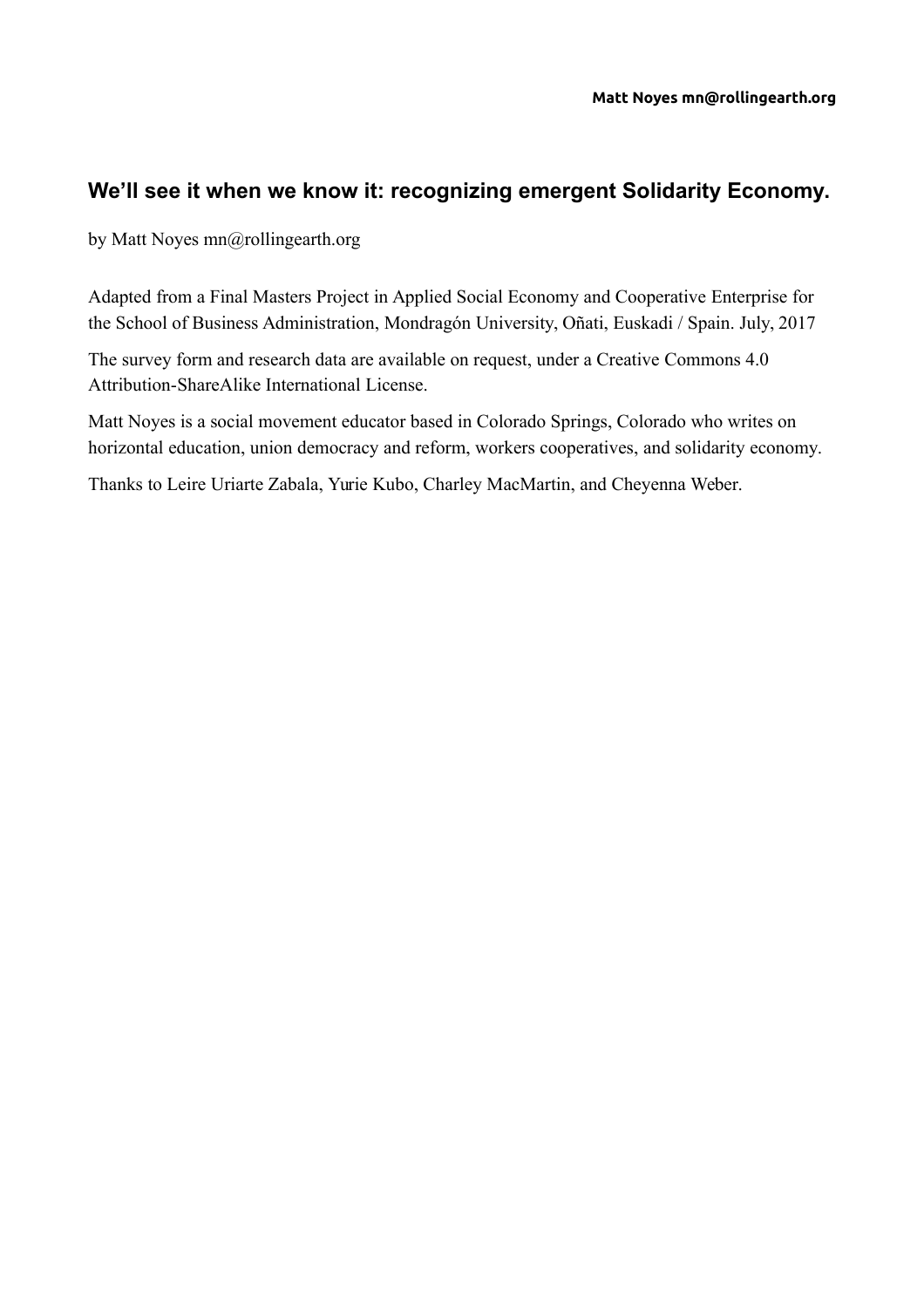## **Introduction**

This strange movement, nameless, untethered, taking place here and now in multiple forms, scarcely visible, barely sketched out, unstable but always beginning  $a\varrho$ ain.<sup>[1](#page-1-0)</sup>

Miguel Abensour, *Le Procès de Maîtres Rêveurs*

Since the 1980s, the concept of solidarity economy has been used around the world to describe the practices and possibilities of an alternative economy that prioritizes human solidarity, equality, and democracy and promotes a very different relationship with the planet. In the United States today, there are dozens of projects from coast to coast in which people are using the concept of solidarity economy to name and understand their work. GEO has documented much of this work.

Normally, people seeking to study or promote solidarity economy look to places where there are highly developed practices and organizations pursuing a shared strategy, like the Emilia-Romagna region of Italy or the Basque Country in Northern Spain, or, in the US, Evergreen Cooperatives in Cleveland or Cooperation Jackson, in Mississippi.[2](#page-1-1)

In a 2017 study of solidarity economy in El Paso County, Colorado, I took a different approach, conducting a study of solidarity economy in an unlikely context, a region best known as the unofficial capital of the Fast Food Nation, home to the military industrial complex and the Religious Right. I describe that study and its results in a separate article. Here I want to share the conceptual framework I developed in order to recognize solidarity economy where it is emergent and scarcely visible, even to many of its practitioners.

The goal was to discover and identify relevant projects, organizations, and relationships and determine, if only tentatively, the degree of coherence of existing practices and

<span id="page-1-0"></span>All translations by the author, unless otherwise indicated.

<span id="page-1-1"></span><sup>2</sup> Other examples can be found on the archives page on the GEO website (http://www.geo.coop/archive)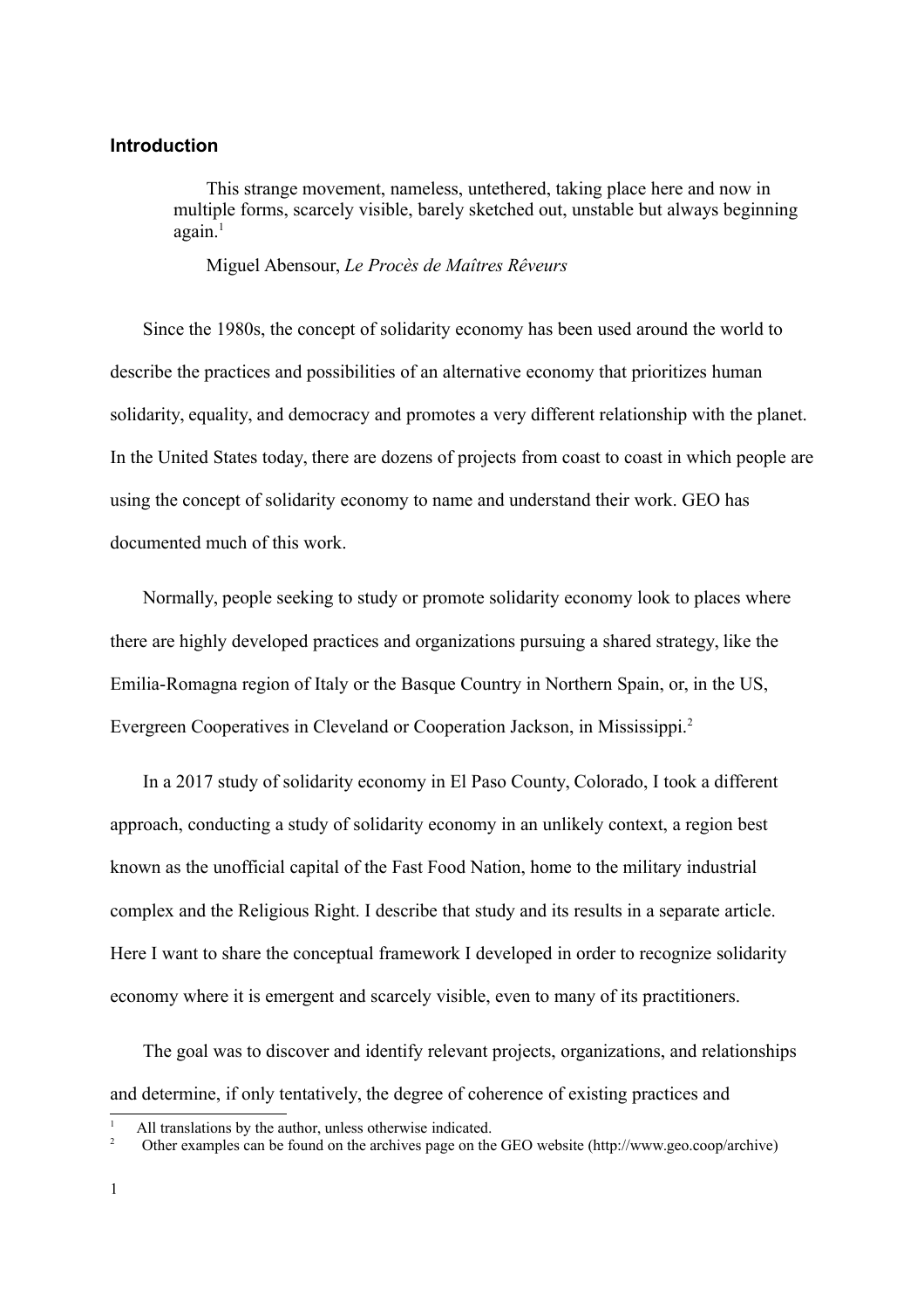relationships with the concept of solidarity economy. I also hoped to assess their coherence as a movement, that is, the degree to which they are networked, mutually supporting, and sharing a strategic orientation. To do this I needed a working definition of solidarity economy, a conceptual framework that would enable me to focus on key challenges, and a set of coordinates to serve as benchmarks for measurement.

If solidarity economy can serve as a tool for grasping this "barely sketched out" movement in its integrity, it might open new perspectives for collaboration and solidarity. Organizations might discover new allies and partners, new opportunities for growth, and new social, economic and political horizons. Solidarity economy can also provide a robust basis for developing tools to assessing the work of organizations and networks, along the lines of the "social audits" (*auditorias sociales*) used in Catalunya, Spain and other countries.<sup>[3](#page-2-0)</sup> The concept itself can have social impact.

Starting with a brief history of the term, the article examines four key concepts for identifying an emergent solidarity economy. I then present the nine coordinates used in the 2017 El Paso County study.

# **Why Solidarity Economy?**

As I began my research in El Paso County, Colorado, I found that practitioners used a variety of terms: "social impact," "fourth sector," "social enterprise," "sustainable business," and "social entrepreneurship," but none mentioned solidarity economy.

This may simply be due to the low profile of solidarity economy in the US. I suspect it is

<span id="page-2-0"></span><sup>&</sup>lt;sup>3</sup> See the Auditoria Social of *REAS Red de Redes* in the Basque Country

<sup>(</sup>http://www.economiasolidaria.org/informe\_auditoria\_social\_2016\_reas\_rdr) and Balanç Social of *Xarxa d'Economia Solidària de Catalunya* in Barcelona (http://mercatsocial.xes.cat/ca/eines/balancsocial/)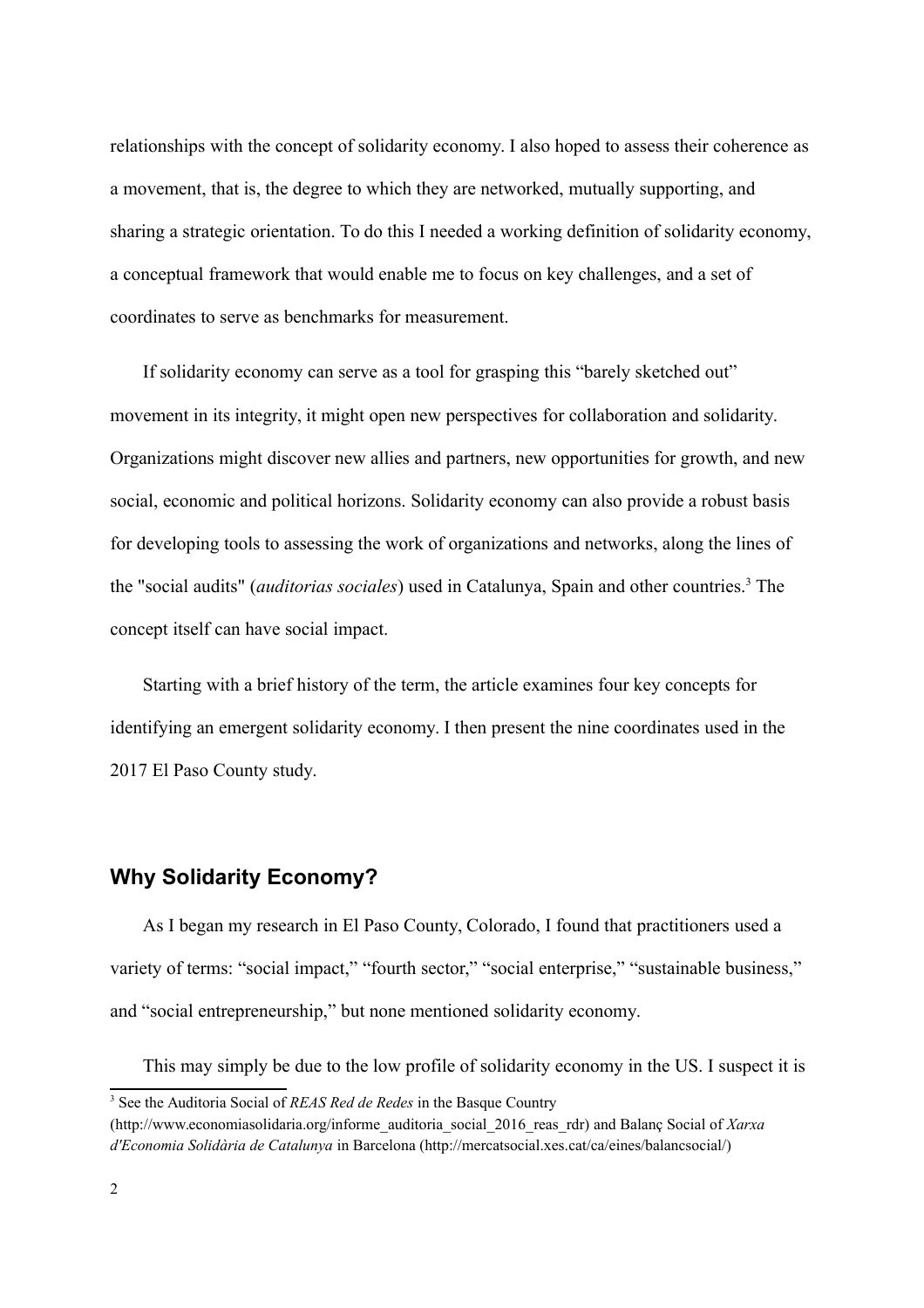also related to the difficulty of defining solidarity economy, a difficulty that flows from two sources. First, the activities and organizational described by solidarity economy are diverse: not limited to one particular type of organization, one industry, or one sector. Second, solidarity economy is philosophically pluralistic not defined by one political strategy or ideology, nor by one historical tradition. There is no single list of features, characteristics, or goals. There is also a kind of conceptual interference by the dominant framework of nonprofit and charitable activity, and newer notions of conscious capitalism, social responsibility, sustainability and the like.

So why use the term and conceptual framework of solidarity economy? There are two reasons:

- First, in order to build a sustainable dialogue among solidarity economy practitioners and researchers, it is useful to stick with a common terminology. Solidarity economy has proven useful as a shared identity and a point of dialogue among practitioners and theorists in the Americas;
- Second, solidarity economy is particularly useful for framing strategic reflection on economy and society – in ways that "social impact," for example, is not – because it emphasizes concepts like equity, pluralism, the centrality of labor, planetary crisis, and social transformation.

Perhaps it is easiest to make sense of solidarity economy by looking first at the evolution of the term, building off of the timeline offered in Ethan Miller's "Solidarity Economy: Key Concepts and Issues." (Miller 2010)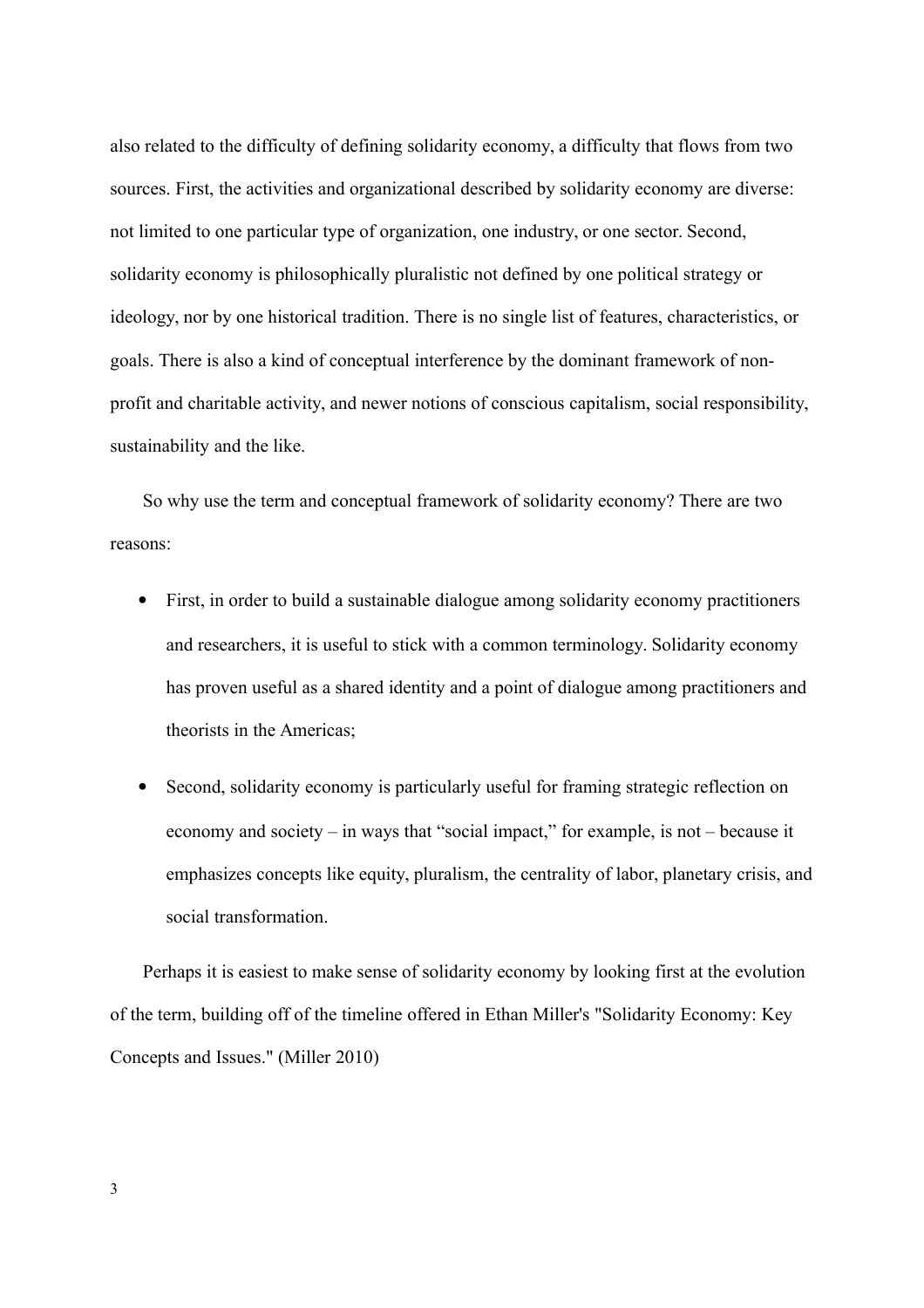# **History of "Solidarity Economy"**

The term "solidarity economy" began to be used in its current sense by theorists and practitioners in Latin America in the 1970s. Chilean theorist Luis Razeto Migliaro recently described how he came to use it.

"I have been called the founder of the concept of solidarity economy, the one who coined the term... but I heard the expression 'solidarity economy' from a woman from a people's economic organization. It was at a Meeting of Labor Workshops that we organized... in 1981, in which various organizations participated: joint-buying groups, resource and community service centers, community kitchens, health groups, and others. We were reflecting on what identity such diverse groups might share. Our groups had different names but we were here together at this event, reflecting on and trying to find solutions to the problems we all faced... It was there that a woman from a popular organization said that... since all of the groups were economic organizations and solidarity organizations, what they shared was being solidarity economy organizations. That clarified the question of shared identity for so many organizations that were seeking to resolve economic problems through solidarity actions." (Razeto 2016, 22)

The term was the product of participants in a popular education process of collaborative reflection and action among researchers and members of grassroots organizations, useful because it provided a shared identity and served as a point of dialogue.

#### **1990's**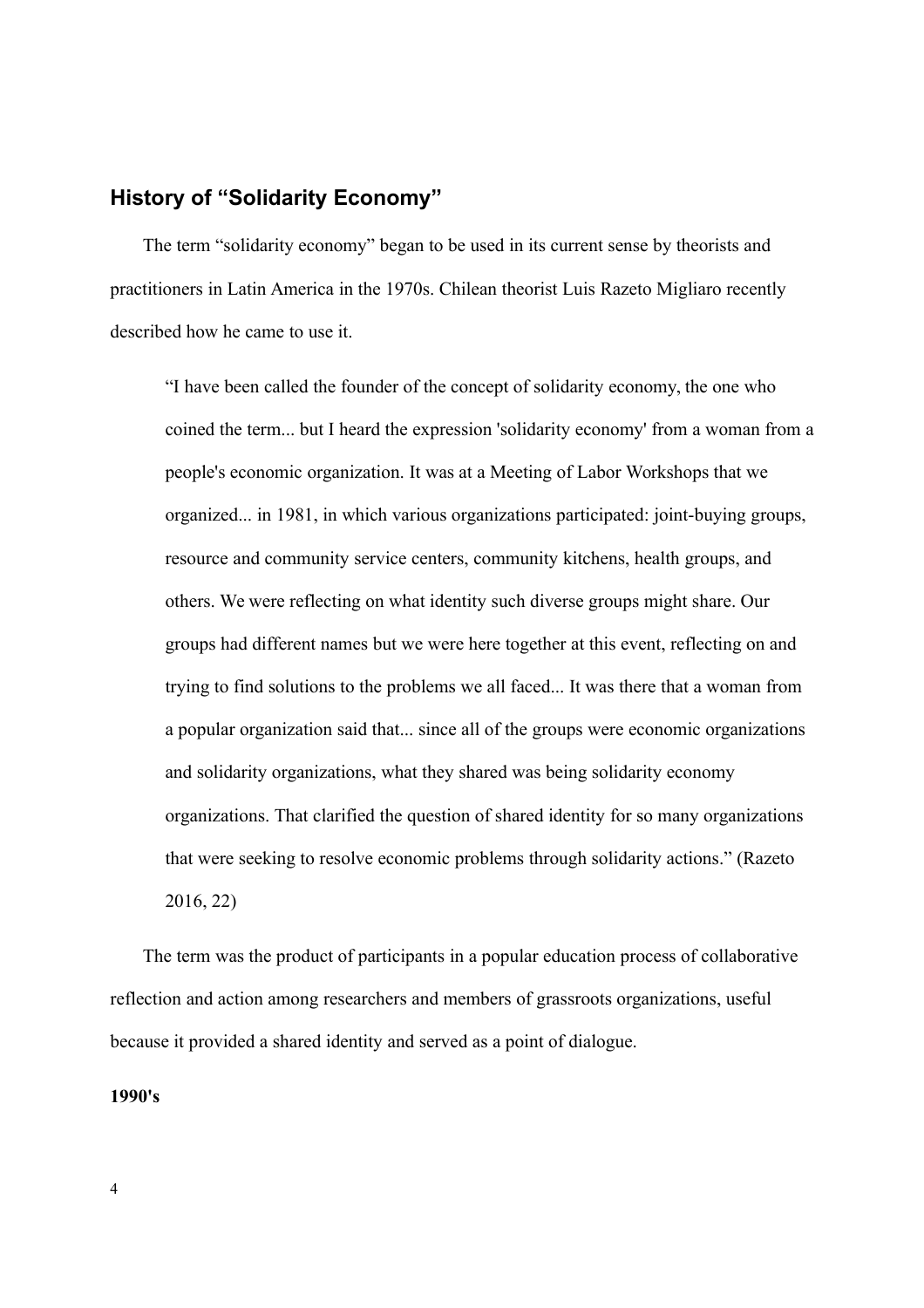In the 1990s, Miller says, solidarity economy grew as a "social movement with a research agenda." (Miller 2010, 2) Popular organizations and researchers formed local, regional and national networks in many countries including Brazil, France, Peru, Spain, Argentina, Mexico, and Quebec. (Miller 2010)

Other writers have pointed out that the understanding of solidarity economy and its use "varied depending on the geographic perspective and socio-historical perspective" from which the concept was approached. (Guerra 2002) In France, where "social economy" had been the dominant term for over a century, solidarity economy was used to name "a new generation of social economy... a (re)emergence of the 'old' social economy principles" of solidarity, reciprocity, and associationism in new, more diverse forms. (Moulaert and Ailenei 2005, 9).<sup>[4](#page-5-0)</sup> As capitalism became hegemonic, "social economy" became institutionalized as another sector alongside the "market" and "state" sectors, autonomous, but also integrated into them by providing services they failed or chose not to provide, thus supplementing and stabilizing the system. The concept of solidarity economy called into question this division, "repoliticizing" the economy by challenging its separation from, and domination over society, and demanding democratization of the socio-economy. (Uriarte, Pagalday & Zufiaurre 2012, Lipietz 2000, Laville 2013)

Ironically, the assertion of a new, pluralist orientation that embraces a diversity of economic forms led to the creation of the catchall term "social and solidarity economy" that has come to be commonly used by European organizations. (Laville and Cary 2015)

Still, many theorists continue to stress the specific character of solidarity economy even

<span id="page-5-0"></span><sup>4</sup> Associationism was a movement contemporaneous with the emergence of industrial capitalism, centered on human solidarity and freedom, that rejected the separation between economic and social practices. Perhaps the most famous Associationist was Charles Fourier whose ideas inspired dozens of "phalanxes" and other communities, as described in John H. Noyes' *History of American Socialisms*. (Noyes, 1870)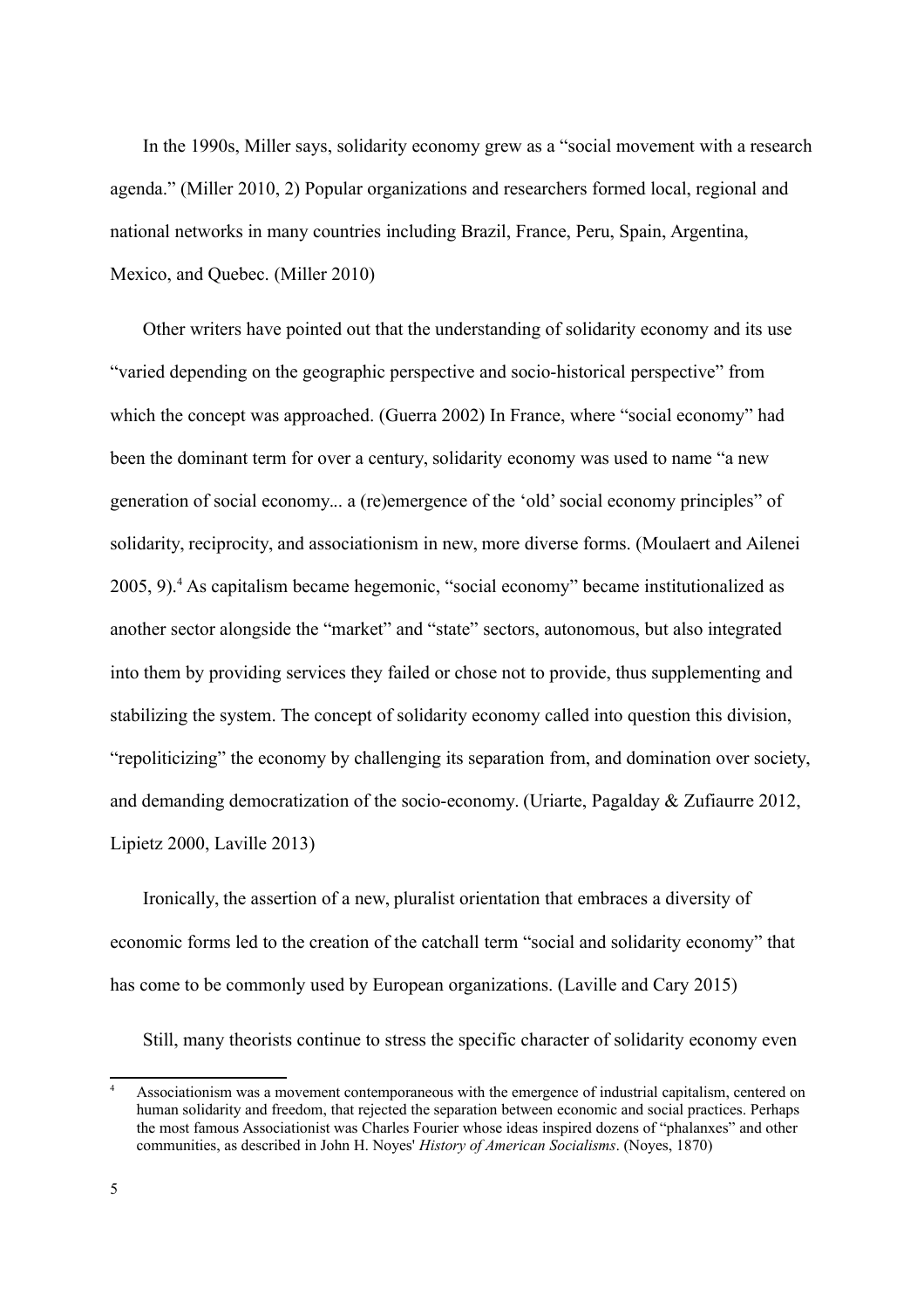as they emphasize its inherent pluralism:

"Solidarity economy is a heterogeneous phenomenon that covers different economic sectors and different phases of the economic cycle. It adopts a variety of organizational forms. Labor organizations, social movements, universities and governments actively promote solidarity economy from different fields of activity... In a wide range of sectors and geographic locations, social-economic activities are launched by working class and popular sectors motivated by necessity and the desire for social justice." (Uriarte, Pagalday & Zufiaurre 2012)

#### **2000's**

The first "truly international" meeting of the solidarity economy movement took place in Lima, Peru in 1997, leading to the formation of "the Intercontinental Network for the promotion of the Social Solidarity Economy, or RIPESS."<sup>[5](#page-6-0)</sup> (Miller 2010, 2) RIPESS adopted the following definition of solidarity economy:

"The social solidarity economy is based on human values and principles of solidarity that advocate the recognition of others as the foundation of human action and the source of the renovation of politics, economy and society. The social solidarity economy includes activities and organizations of associative, cooperative, and mutual nature created to respond to the need for jobs and the well-being of people, as well as those citizen movements geared toward democratizing and transforming the economy." (RIPESS 2017)

The idea of solidarity economy spread rapidly in the 2000's, "thanks in large part to RIPESS and to the amplifying role of the World Social Forums." (Miller 2010) The spread of

<span id="page-6-0"></span><sup>5</sup> RIPESS global website: www.ripess.org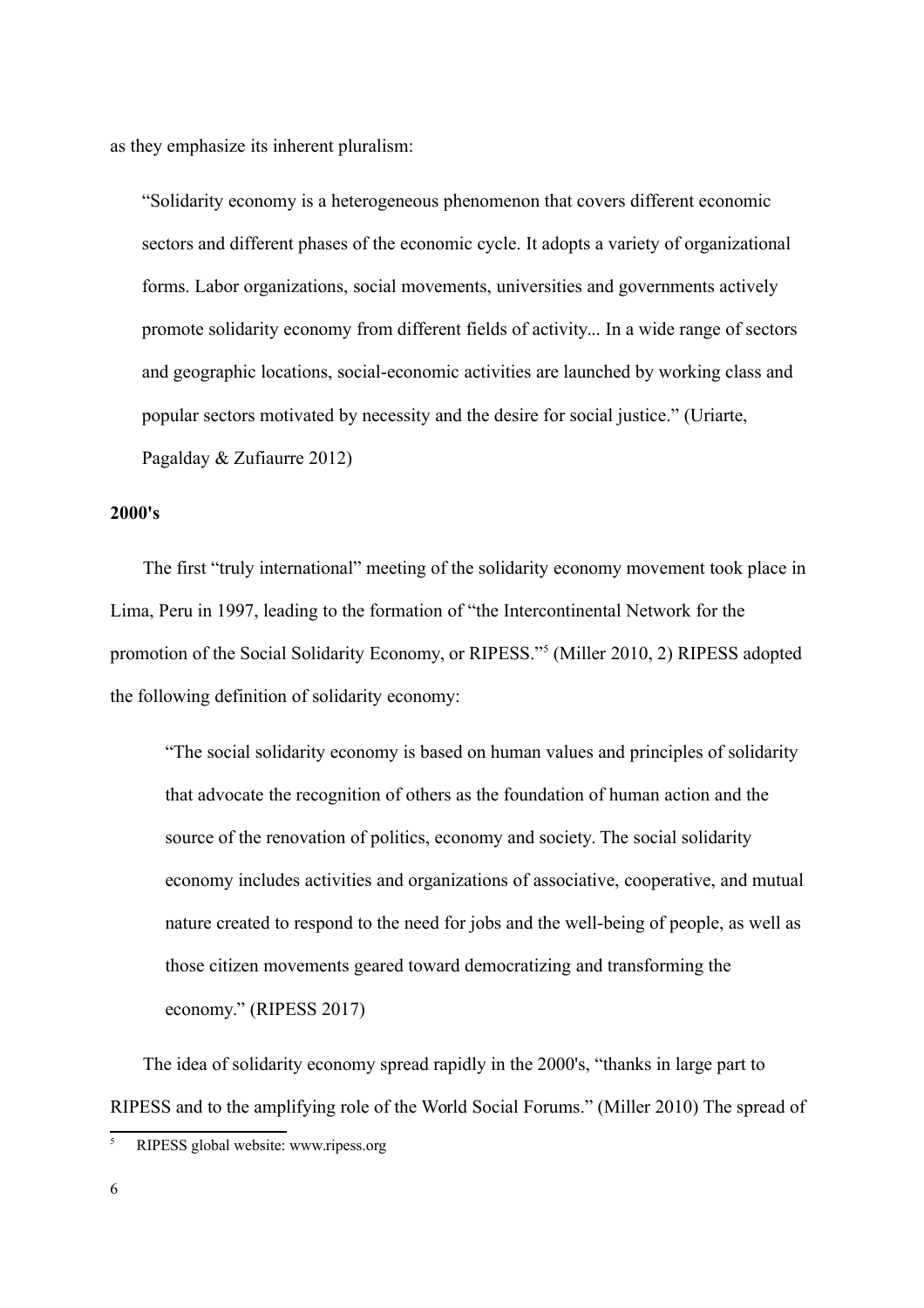solidarity economy to Africa and Asia is evidenced by conferences in Dakar in 2005 and Manila in 2007.

Throughout this period, the movement for global social and economic justice grew, popularizing the slogan "Another World is Possible." The movement reached a new stage in the aftermath of the 2007-2008 global financial crisis which brought into sharp focus the character of capitalism as "an economy that places the profit of a few above the well being of everyone else." (Miller 2010, 1) The 15 May Indignados movement in Spain and similar movements around the world, notably, in the U.S., Occupy Wall Street, combined an ambitious vision of social and economic transformation with a commitment to directdemocratic "prefigurative" action – the recuperation of public spaces and the creation of communities of solidarity.

In the shift from "anti-globalization" to "altermondialisme," the concepts of crisis, occupation, and recuperation are important. They reflect a shift of focus away from protests and demands on the state for increased services to direct actions aimed at recovering, protecting, and developing resources necessary for life. Examples are the Landless Workers Movement (MST) in Brazil, which organizes landless farmers to occupy and cultivate disused lands, and the workers in Chicago who created the New Era Windows cooperative after repeated factory occupations, the union struggle featured in Michael Moore's 2009 film *Capitalism, a Love Story*. As Jean Louis Laville wrote, "solidarity economy harmonized with a movement no longer content to protest, articulating its own demands and proposals." (Laville 2013, 282)

#### **2010's**

The U.S. Solidarity Economy Network was founded on the eve of the Global Financial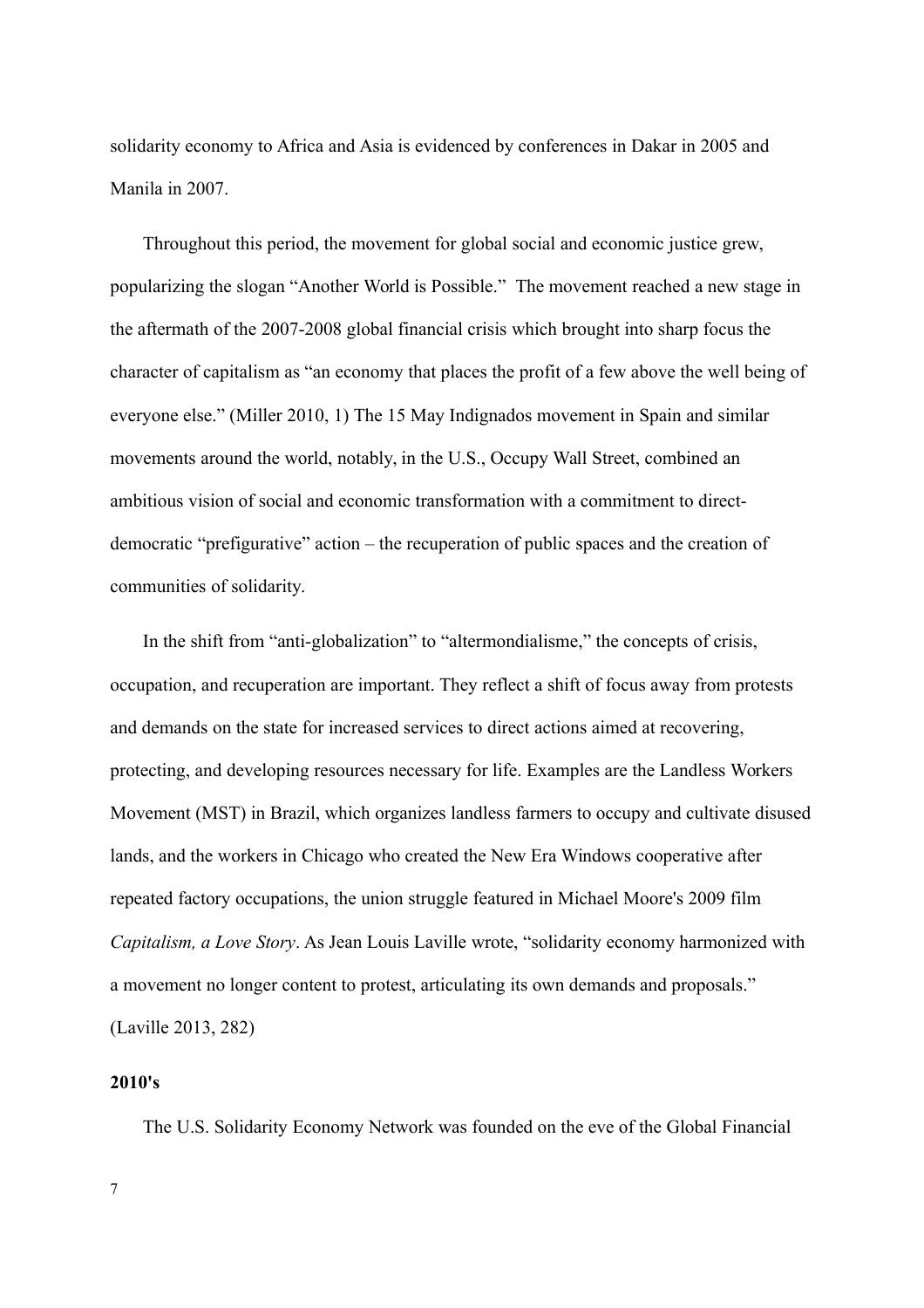Crisis, in 2007. In response to the crisis, new activists and existing organizations turned to cooperatives and other solidarity economy activities. In New York City, Hurricane Sandy demonstrated the insufficiency of the existing governmental emergency response system in the face of "superstorms" and the value of self-organization and direct-action networks like SolidarityNYC. Like Razeto and his colleagues and partners, many in this new post-Occupy generation found in solidarity economy a unifying or coordinating concept they could use to build projects that

"move beyond stemming the tide, to grow a resilient and secure city... in a manner that respects and values every individual and every blade of grass… to create an economy for people and the planet." (SolidarityNYC, 2013)

#### **Today and Tomorrow**

In June 2013, veteran black activist Chokwe Lumumba was elected Mayor of Jackson, Mississippi, on a program of political and economic democracy. One of the key organizations in Jackson is Cooperation Jackson, a solidarity economy project which, in addition to borrowing from the Mondragón Cooperative Experience (see "Coordinates" below), draws on the social movement activism of the 1970s and the rich tradition of cooperative economics in African-American communities, a history recently brought to wider attention by Jessica Gordon Nembhard. (Flanders 2014; Nembhard 2014)<sup>[6](#page-8-0)</sup> Though Lumumba died eight months later, the movement continues and his son, Chokwe Antar Lumumba, was elected Mayor on June 6, 2017. The younger Lumumba shares his father's commitment. "We have to figure out how the economy will work in the hands of the people." (Cooperation Jackson 2017).

This sketch of the history of solidarity economy should be enough to give the reader a

<span id="page-8-0"></span>The histories of solidarity economy in latino/a, indigenous and other communities deserve similar study.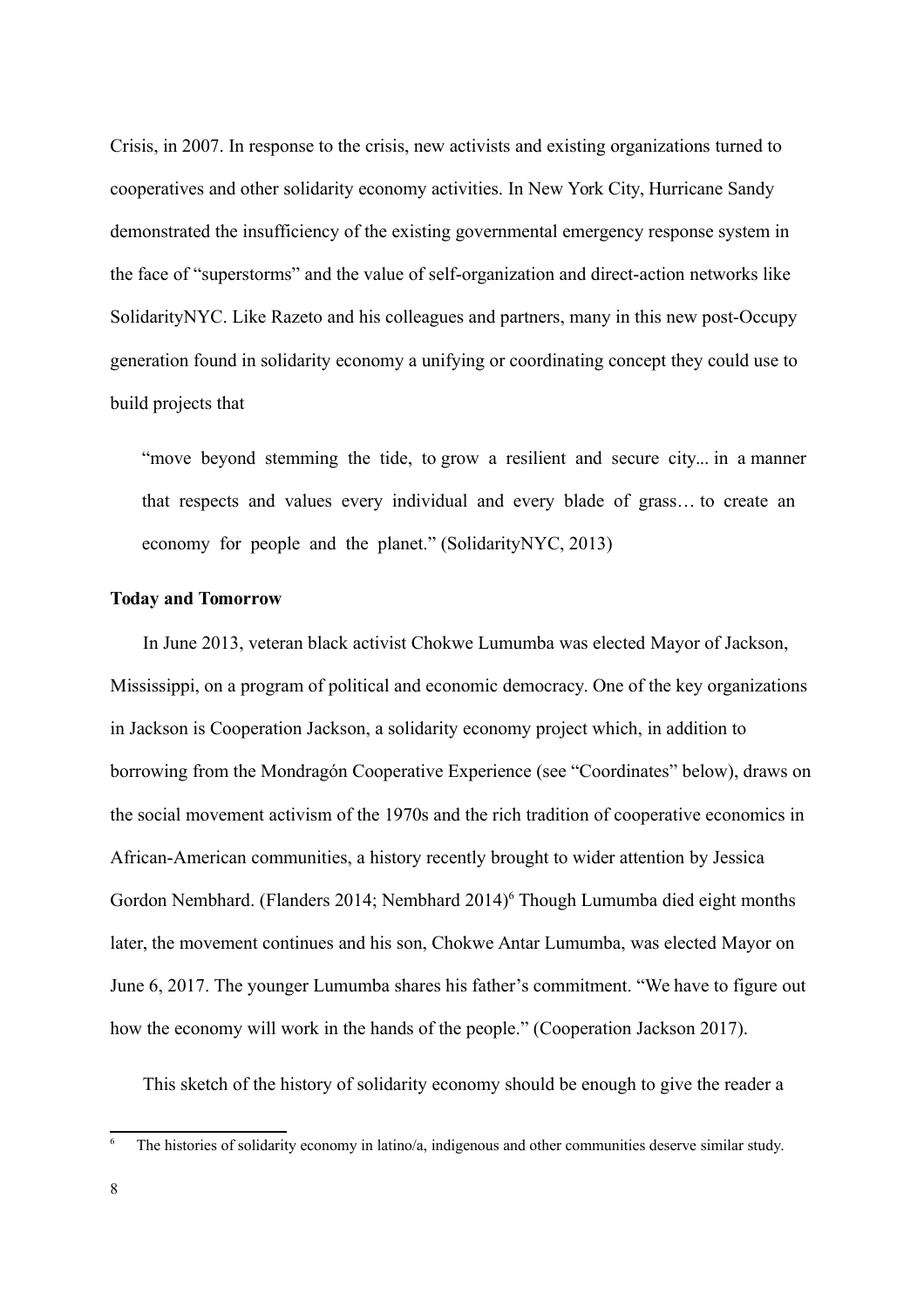sense of how the concept has been used and in what contexts. We next need to specify a set of concepts and coordinates that can be used to identify solidarity economy in practice in the particular context to be studied. The four concepts that seem most important are the centrality of labor, the impact of the planetary crisis, the re-framing economy and society, and the identity of solidarity economy as a sector or a movement. Having examined these, we will look at nine principles, or "coordinates," of solidarity economy. (Miller 2010)

## **Four Concepts for Solidarity Economy**

#### **1) The Centrality of Labor and the "C Factor"**

One of the most important questions for solidarity economy has to do with work – who does it, who controls it, who owns its product and the materials needed to produce them? In standard economic thought, production is understood as a combination of factors, each of which contributes to the value of the product, Land, Labor, and Capital being the most important. In the traditional framework, "Labor" is understood narrowly, as an input to be purchased cheaply and used efficiently.<sup>[7](#page-9-0)</sup> The capacity of people at work to cooperate, to help and sustain each other, to organize their work and relationships, to control, collaborate, create – this capacity on which capitalist production, like all production, depends – is "used instrumentally and highly exploited" but not recognized as a source of value. (Razeto 1997, 6) Luis Razeto Migliaro, popularizer of the term solidarity economy, has named this capacity for collective activity the "C Factor" (C for cooperation, community, care, and other aspects of the reciprocal relations between people, many of which begin with the letter "C").

Razeto counts the C Factor separately, but really it is understood to be tied to Labor. Interestingly, it also includes forms of collective activity related to production, including

<span id="page-9-0"></span><sup>7</sup> Carmen Huertas-Noble describes this well in her critique of the "Standard Shareholder Oriented Model." (Huertas-Noble, 2016, 336)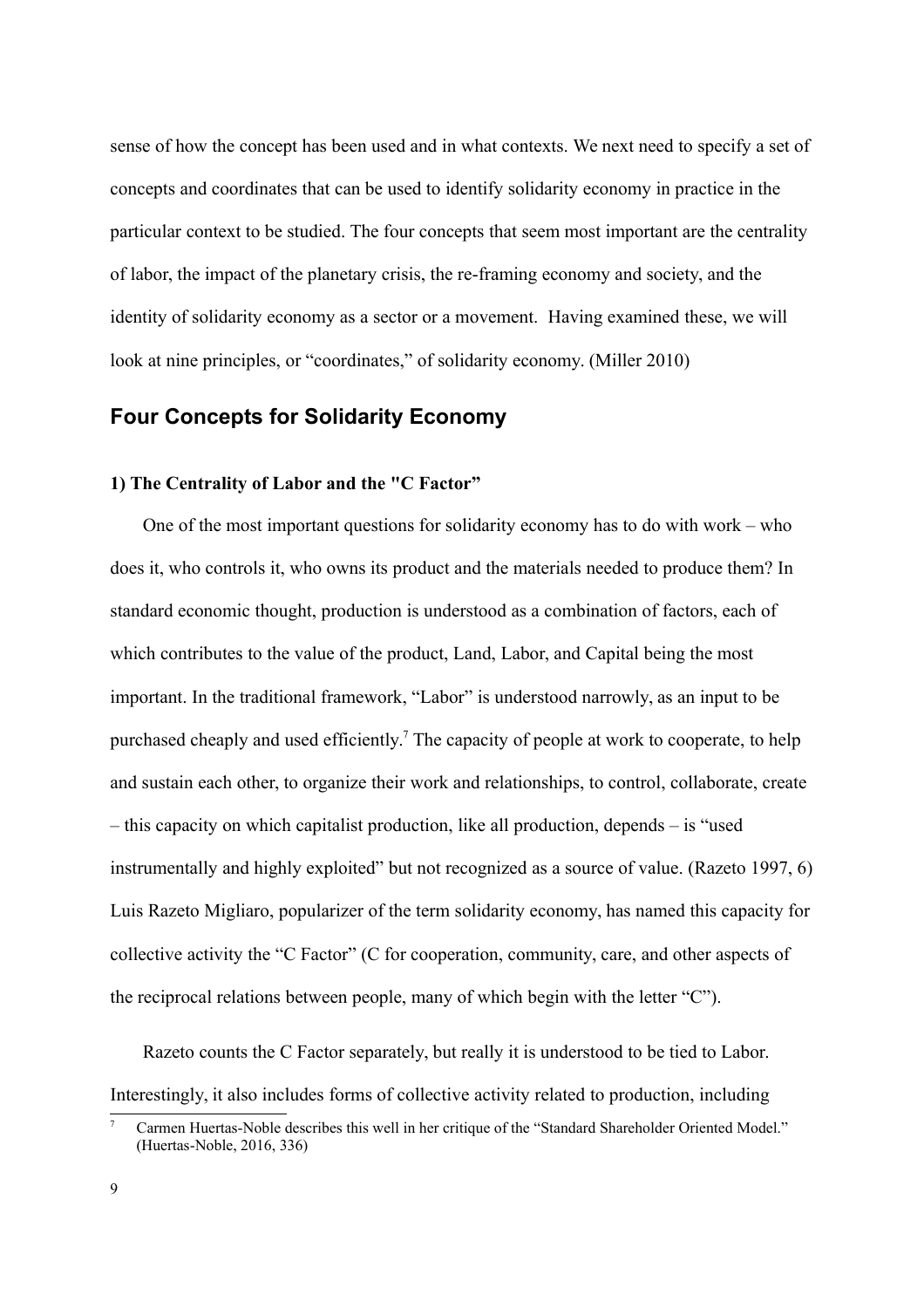elements like community and family. Simply put, the C Factor is "human solidarity recognized as a factor of production."

But more is at stake than the recognition of a new factor. With the C Factor, Razeto introduced the idea of the "organizing factor" of production. In capitalist production relations, the "organizing factor" is capital, the factor to which the others are subordinated. (Razeto 1997) The invisibility of the C Factor is a symptom of the subordination of production to capital, for which the other factors count only as sources of its increase.

In discussions of solidarity economy, the term "capital" is often used in two senses. On the one hand it denotes an investment of financial resources, in this sense worker cooperatives can be said to have capital, even if they are not capitalist enterprises. On the other hand, as Marx saw, capital is a social relation of production, with human protagonists: capitalists and workers. To keep them clear, it is best to use the proper noun Capital for the social relation.

As the Associationists argued at the dawn of modern capitalism, human beings are inherently equal. The inequality between people that defines capitalist production, the sovereignty of Capital as the organizing factor, is not something given. It has to be imposed and reproduced.<sup>[8](#page-10-0)</sup> To maintain its position as the organizing factor, Capital must wage a constant struggle, whether openly or surreptitiously, to subordinate the factors Labor and the C Factor. This is a social struggle, the classic example being the struggle over the length of the working day that is the centerpiece of Volume One of Marx's *Capital*.

In solidarity economy, where Capital is no longer the organizing factor, the new organizing factor is dual: Labor and the C Factor. "The rationality of the solidarity… economy is that founded on the factor labor power and the factor community. Labor tightly

<span id="page-10-0"></span>This notion of innate equality comes from 19<sup>th</sup> century educator Jean-Joseph Jacotot. (Rancière, 1987)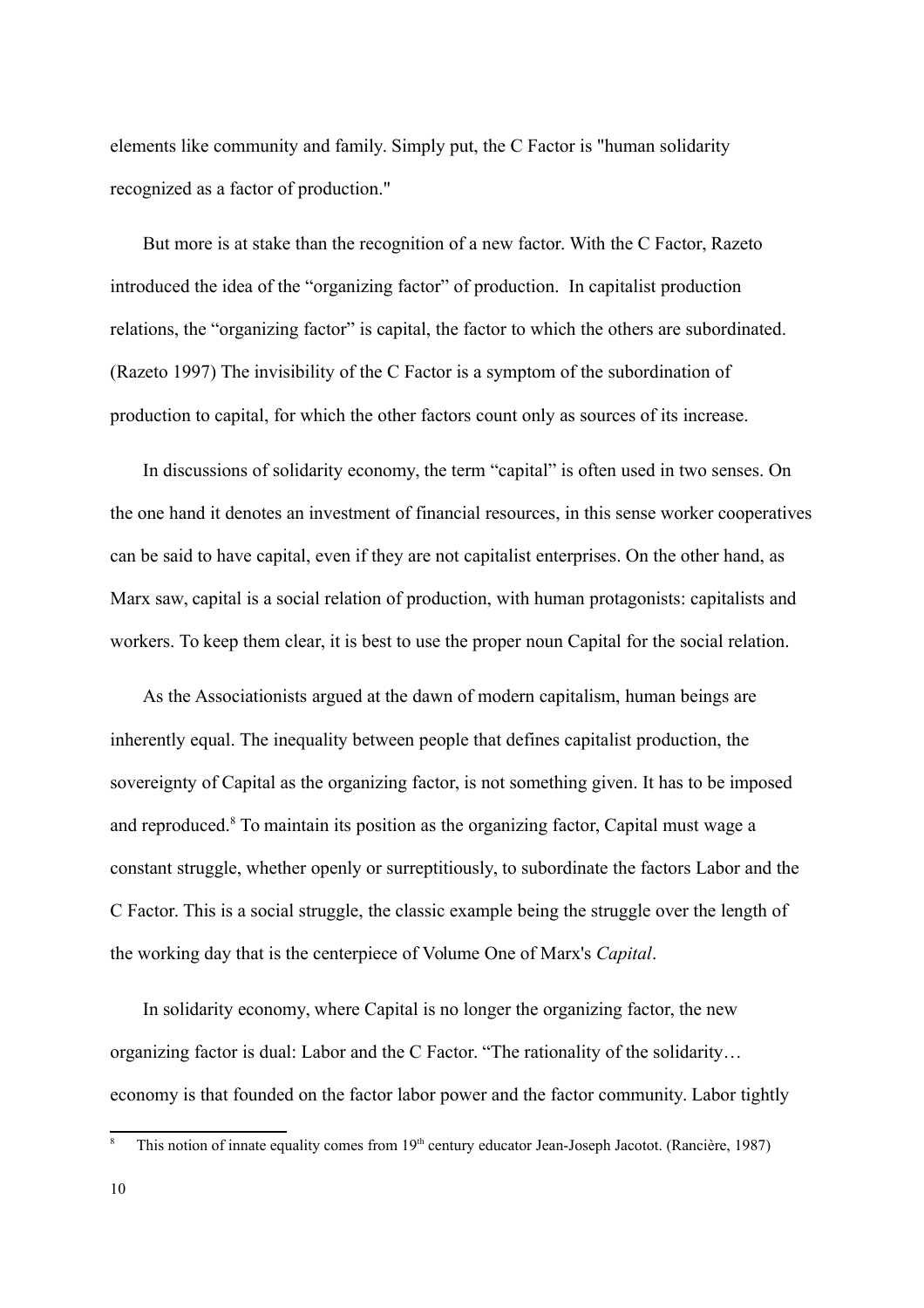related to community." (Razeto 1997, 10) Capital, to use the language of the principles of the Mondragón Corporation, is "instrumental and subordinated" and Labor is "sovereign."

Under Capital, Labor is subordinated and treated as a mere input, like energy or materials. In solidarity economy, Labor and the C Factor, divided and denied under Capital, are reintegrated and the functions of coordination and leadership that were alienated from workers and concentrated in the hands of managers are recuperated by the workers and their community. The broader identity of the workers and their participation in social networks that spread beyond the workplace is recognized, and organized in networks of solidarity and intercooperation. In order for the solidarity (Labor and the C Factor) to become the organizing principle, the relation between Capital and Labor must be inverted: Labor must become sovereign and Capital must be subordinated and reduced to an instrumental status.

This has important implications for practice. Who does the work, who organizes the work, who directs the work, who controls the work, its conditions and its products, who plans the work and creates strategy; are all key questions. Reliance on familiar top-down management structures with wage-earning employees (or, in the case of most NPOs, volunteers) undermines the emergence and consolidation of the C Factor and Labor as organizing factors.

The concepts of sovereignty of Labor and the C Factor also reveal the vital role of workers movements in solidarity economy, including those organized by unions and workers centers. José María Arizmendiarrieta, founder of the Mondragón cooperative experience, often insisted that workers cooperatives must be understood as part of a larger workers movement. To forget or devalue this identity would be, he said, to "fall into an unforgivable myopia and lack of solidarity." (Azurmendi 1991, 824). The founders of ULGOR, the first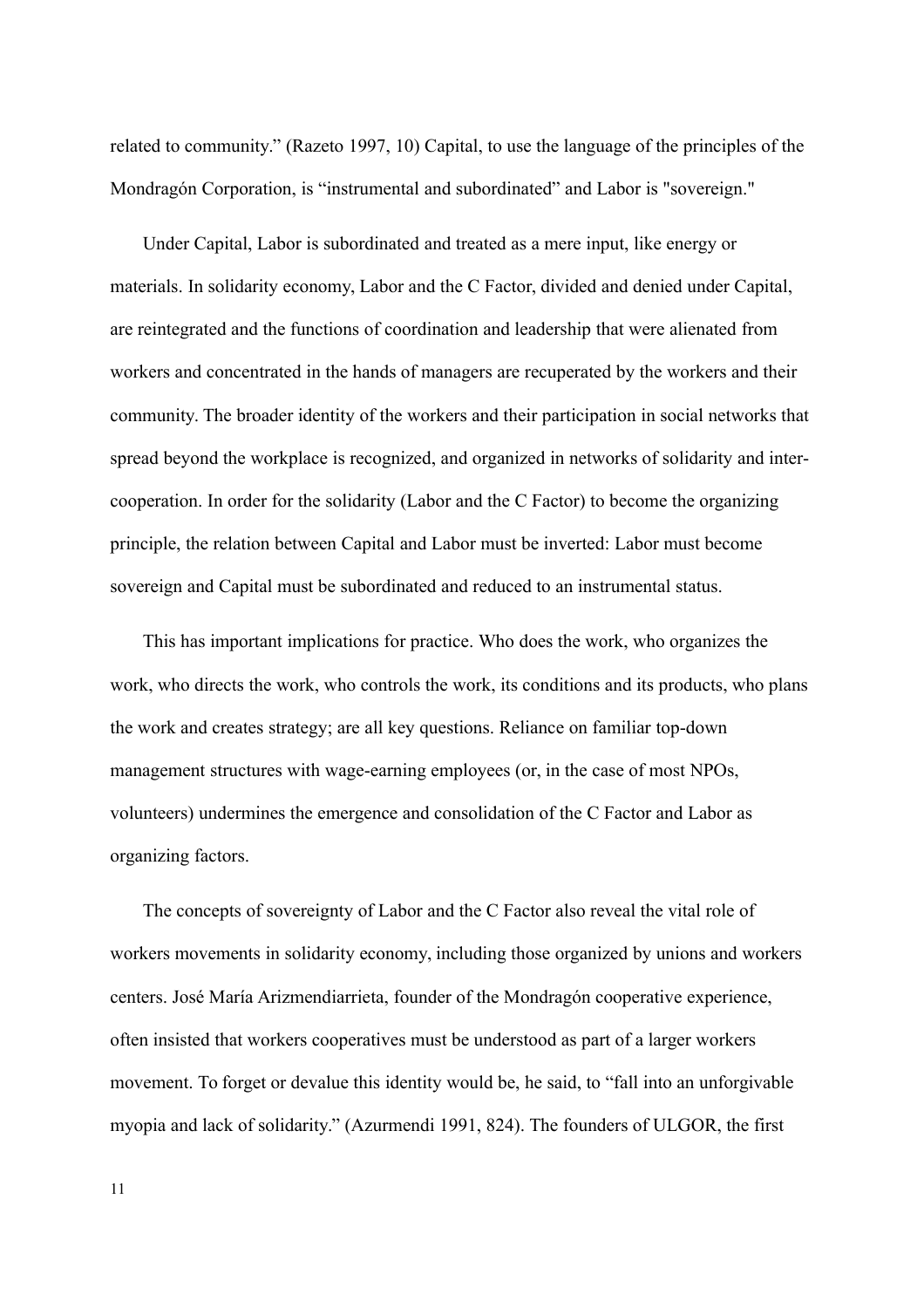workers cooperative at Mondragón, were skilled workers at the Unión Cerrajera lock factory where they helped organize labor struggles in an effort to improve working conditions and democratize the paternalistic but decidedly capitalist firm. (Molina 2005, 334). Failing to win over the factory owners, they decided to leave the company and create a workers cooperative as a vehicle for building democratic, worker-owned, socially conscious enterprise. Even as Arizmendiarrieta developed a remarkable ecosystem of cooperative organizations, he never gave up on the goal of social transformation of capitalist production, always maintaining that cooperatives were one form among many in the broader workers movement. This means that worker organizations in capitalist firms – labor unions, workers centers, caucuses and union reform groups – should be understood as crucial players in a solidarity economy strategy.

The sovereignty of Labor and the C Factor, the centrality of human solidarity in production, is a key concept for solidarity economy that has both an ideological importance for cultivating a counter-hegemonic discourse, and a practical importance as the organizing factor of solidarity economy.

# **2) Planetary Crisis: "Capital Versus** Life"

Now we zoom way out  $-$  to a planetary perspective. The long-term effects of a social-economic system built on the basis of hydrocarbon consumption and organized around the valorization of capital are increasingly evident. Changes in global temperatures, polar ice levels,

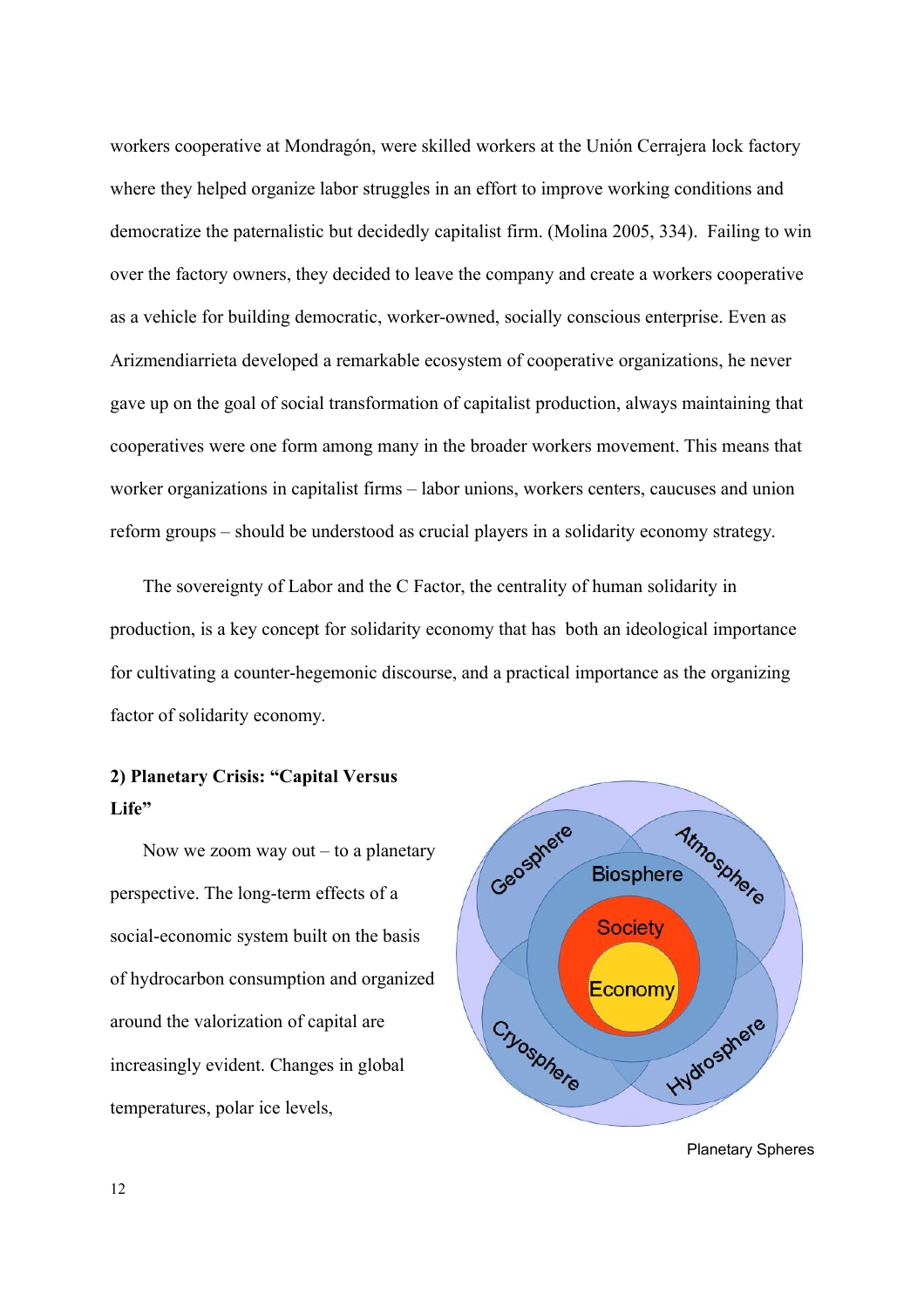concentrations of greenhouse gases in the atmosphere, acidification of oceans, deforestation, depletion of fisheries and extinction of species are among the key indicators. It is more than climate change: population growth, global wealth inequality, food insecurity, refugee and migration pressures, the disappearance of languages and cultures, and more make it a multidimensional crisis. (Azkarraga et al. 2011) As Uriarte Zabala et al. write, the system's underlying instrumental rationality has "come into stark contradiction with the logic of reproduction of life to the degree that the principal conflict of our epoch can be described as capital versus life." (Uriarte, Pagalday, Zufiaurre, 2012, 2)

Today, solidarity economy must start from the recognition of the economy as embedded in a larger sphere of social activity, which is in turn embedded in a larger sphere of life, itself part of an even larger system. We can think of it in terms of concentric circles, with the outermost circle comprising the Atmosphere, Hydrosphere, Cryosphere, and Geosphere; the second circle the Biosphere; the third circle Society; and the fourth Economy. These circles should be understood as inter-penetrating and in constant interaction. For perhaps the second time in our planet's history (the first being the rise of bacteria), the activity of a species has fundamentally altered planetary systems; we are now in the Anthropocene.

As Naomi Klein has written, climate change "changes everything," including the strategic framework of social movements. (Klein 2015) "Sustainability," a broad term that can include anything from a kind of pure natural state, without human intervention, to the successful reproduction of the existing socio-economic relations, has been replaced by the concept of "survival" – the prevention of further destruction and mitigation of the irreversible effects that are already occurring. Climate change adds urgency to social struggles, especially the fight for radical democratization of economic and political life, particularly in regards to the energy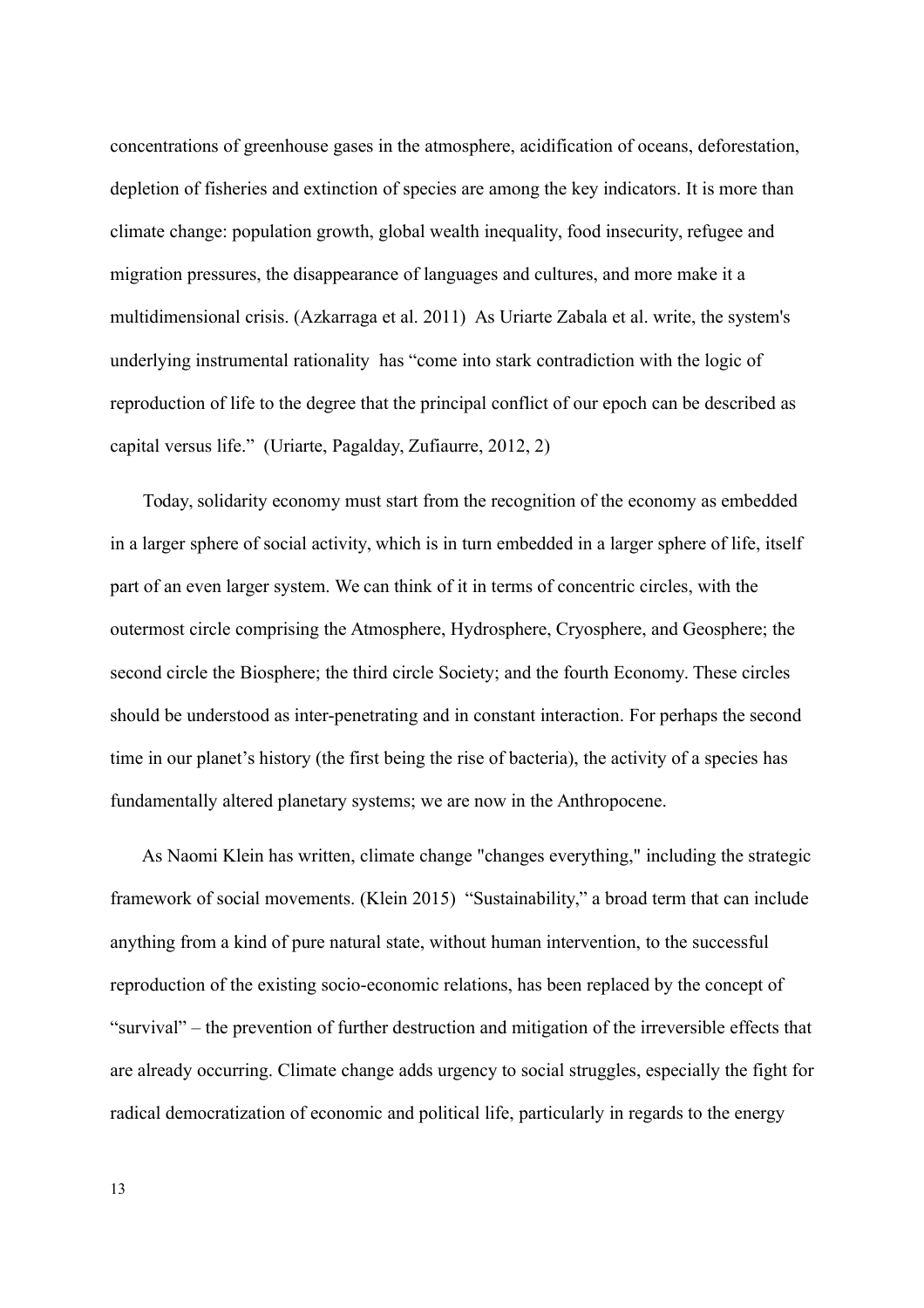sector and the rest of the hydrocarbon economy.

As a key sign of the incompatibility of capital accumulation with life, wealth inequality deserves special mention. Thomas Piketty and his colleagues have shown the growth of inequality to be capitalism's defining, and continuing, historical trend. A recent report by Oxfam indicated that the eight wealthiest men in the world now own as much wealth as the poorest 3.6 billion. (Piketty 2014, 2016; Oxfam 2017; Hardoon, Deborah, et al. 2016<sup>[9](#page-14-0)</sup> The planetary crisis is both environmental and social.

Former Oxfam researcher Kate Raworth has found a way to visualize this combination of planetary limits and social deficits, over-exploited resources and impoverished populations. She calls it the "doughnut of social and planetary boundaries."

<span id="page-14-0"></span>Kate Raworth's Doughnut Economics: Seven Ways to Think Like a 21<sup>st</sup>-Century Economist presents a compelling argument for planetary framework that integrates economic, social, and planetary dynamics. (Raworth 2017)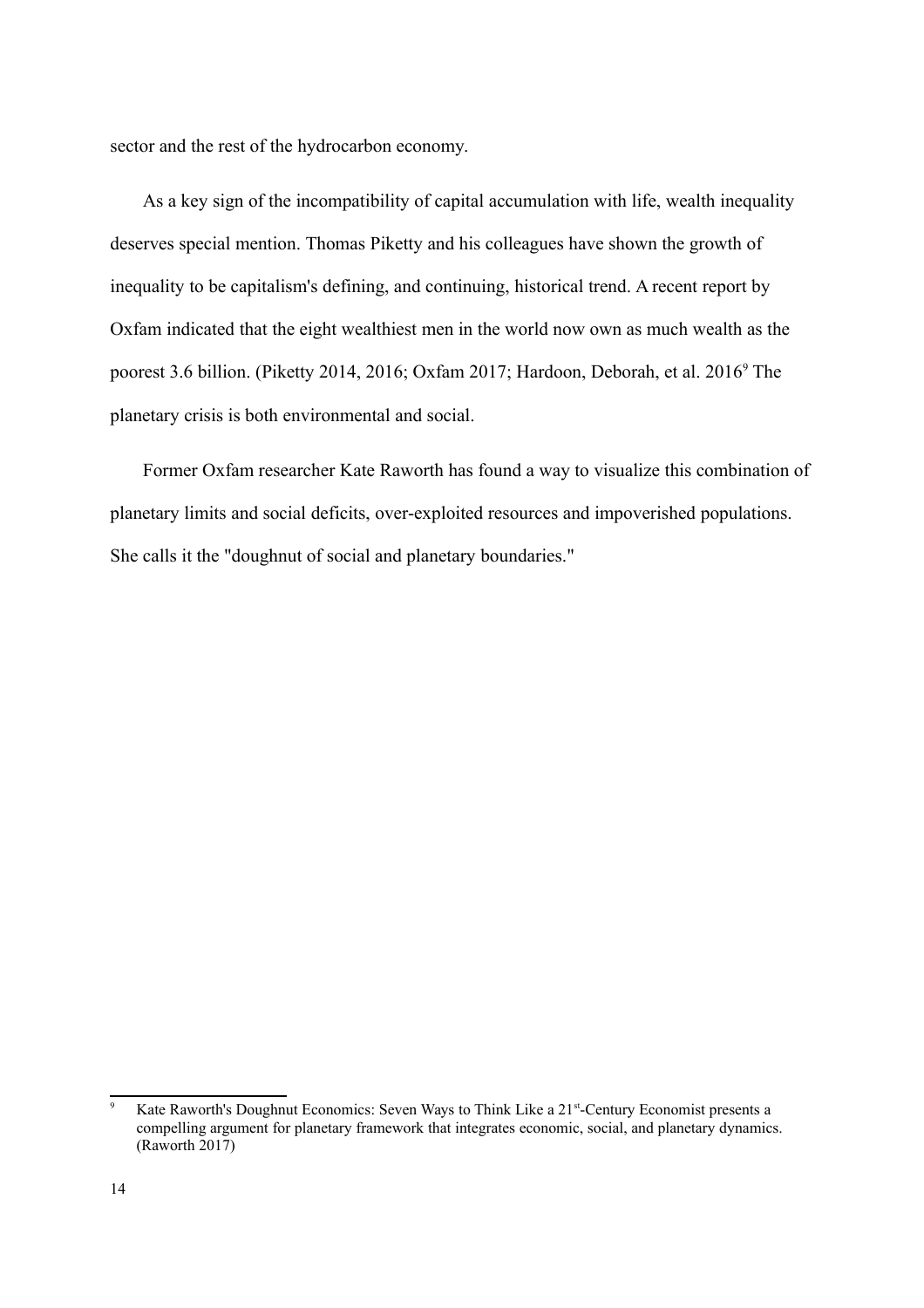

In the inner circle, the doughnut hole, are indices of social needs (based on the United Nations Sustainable Development Goals). On the outer edge of the circle are the planetary boundaries, where human exploitation of resources become unsustainable (based on the work of Johan Rockström). The green circle, the doughnut, represents the zone of "regenerative and redistributive" economic activity in which planetary resources are used sustainably and social needs are met. The diagram is intended to restate the basic goal of economic activity which is no longer growth as such – an ever-rising GDP – but meeting social needs within planetary Illustration 1: "The Doughnut of social and planetary boundaries (2017)" (Raworth 2017)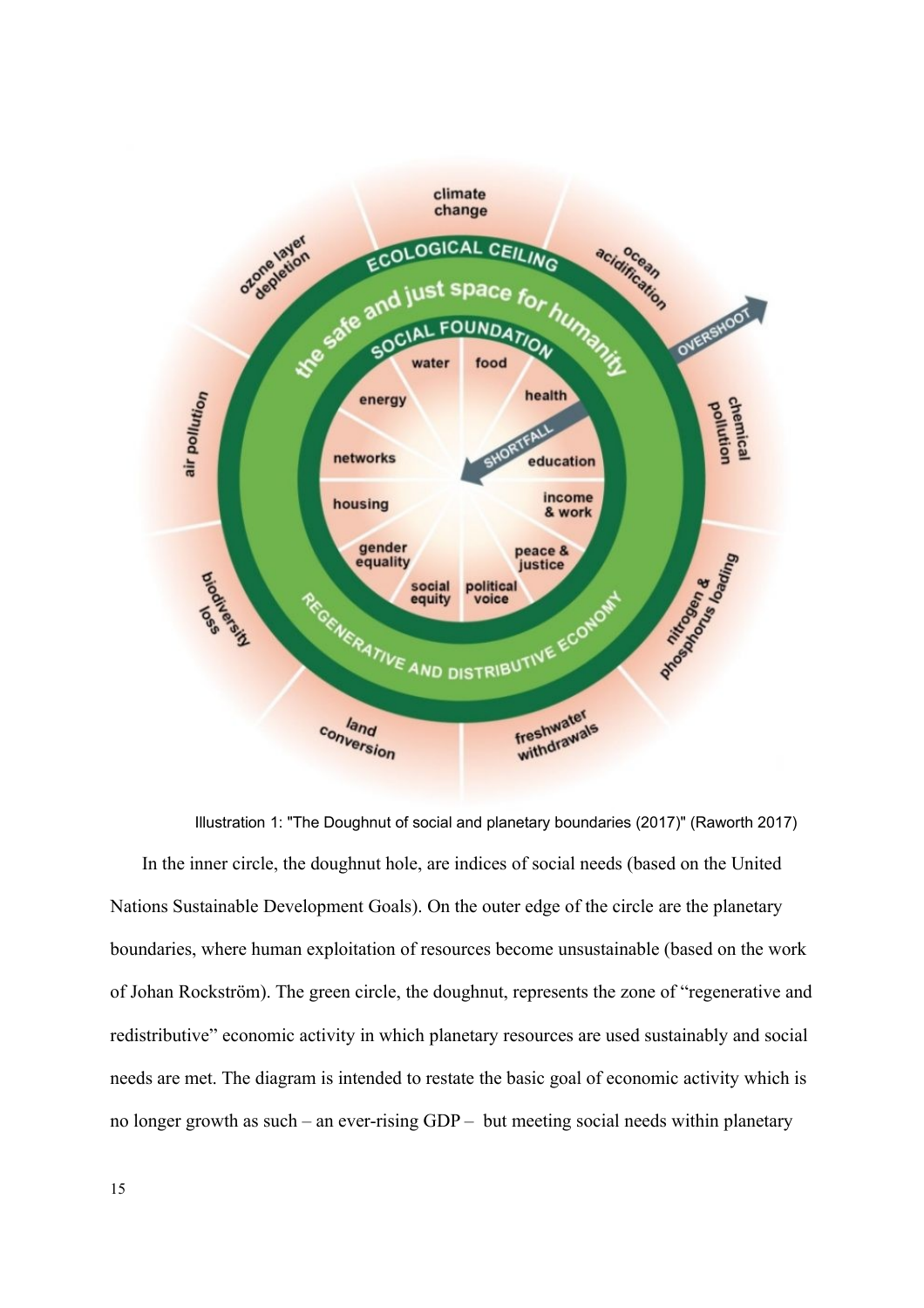boundaries.

Solidarity economy shares the goal of creating a regenerative and redistributive economy and requires that we re-frame the economy and its relation with society and the planet so as to develop strategies for reaching it.

#### **3) Reframing the Economy**

The scale and urgency planetary crisis and growing inequality has inspired action in multiple sites and forms; as Miller says, "alternatives are everywhere." There are people at work in a wide variety of projects and organizations: "cooperatives, fair trade..., alternative currencies,... credit unions, ...community land trusts and more." (Miller 2010, 1) The problem is that they are often "invisible," taken for isolated examples of charitable or virtuous activity, or siloed into sectoral categories, like "nonprofits," or "social enterprises" and not recognized as elements of an emerging alternative economy.

Solidarity economy helps us find and identify the "compelling array of grassroots economic initiatives" and connect them "in ways that build a coherent and powerful social movement for another economy." (Miller 2010, 3)

It does this first by changing the definition of "economy." Miller defines the economy broadly as "all of the diverse ways that human communities meet their needs and create livelihoods together." Wage labor, government employment, household work, informal work, natural processes are all part of this larger economy. The Australian feminist economic geographers who shared the pen name J. K. Gibson-Graham use the metaphor of an iceberg to illustrate this. The activities normally recognized as economic – typically those involving "wage labor in a capitalist firm" – are above the surface while those underwater go unseen.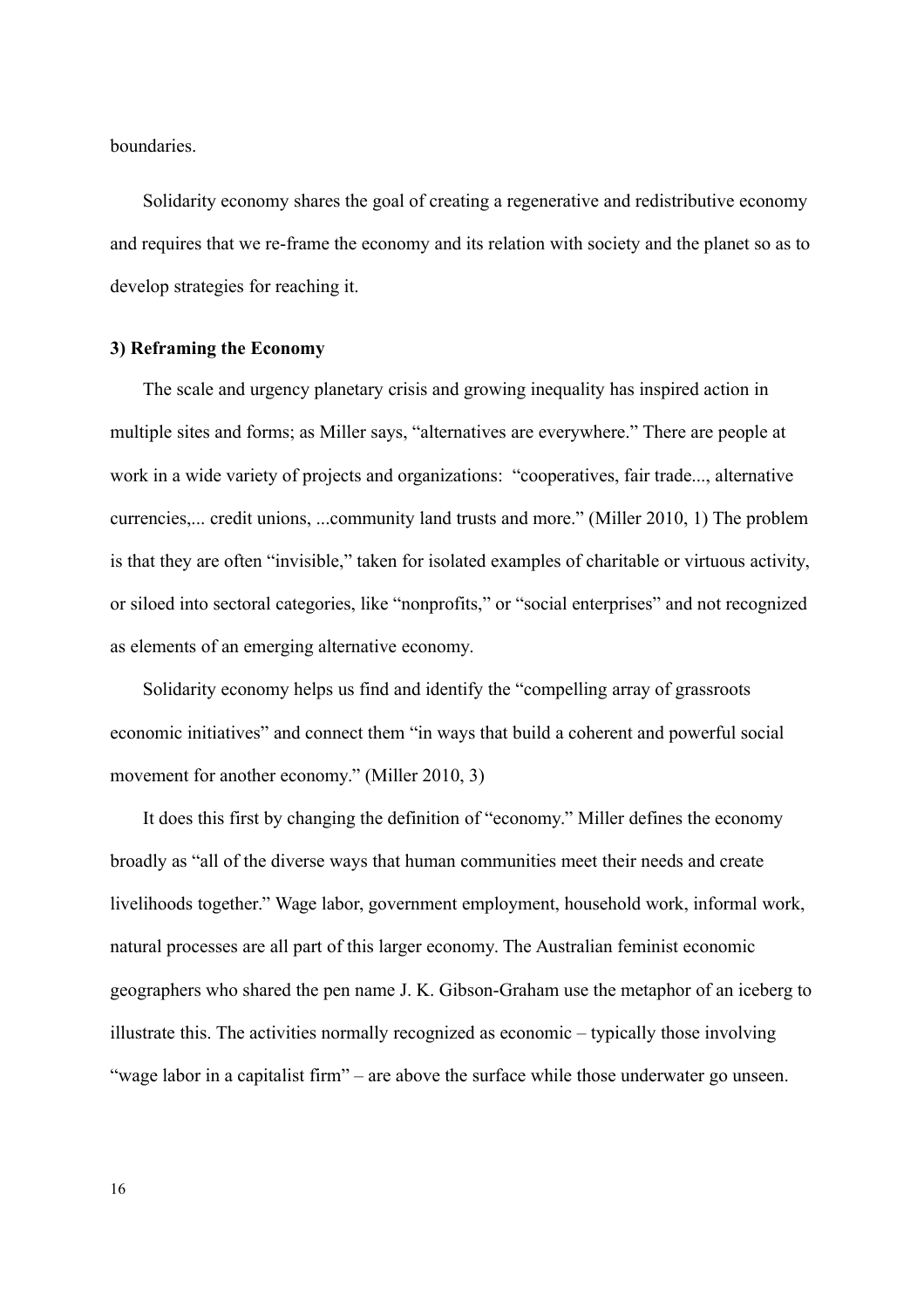Solidarity economy (Gibson-Graham call it "community economics") takes into account the full iceberg of diverse forms of labor and articulates their connections. (Gibson-Graham 2013) A look below the water line reveals a mix of activities, including, they point out, some that are illegal and unethical. How do we determine which activities belong to the solidarity economy? If they are to constitute an economy, how do they fit together?



Figure 1: Economic Iceberg (Gibson-Graham 2013, 11)

#### **Circles of Solidarity Economy**

Ethan Miller approaches this problem by understanding solidarity economy as a circle of "interconnected flows made up of different... spheres of activity" driven by a set of basic human needs. (Miller 2010, 4)

Like the "materials economy" popularized by The Story of Stuff, Miller's circle (Figure 3) looks at the flow of material from creation to production, distribution, consumption, and disposal.[10](#page-17-0) This approach is useful for thinking about the consolidation and reproduction of the solidarity economy and the social relationships on which it depends. In Razeto's terms, "reproduction... – absolutely essential for solidarity economies – is about expanding, perfecting, improving human connections, comradeship, unity, [and] networks with other experiences...." (Razeto 1997, 12)

As Miller underscores, the purpose of his model is educational and strategic: this image is not "a diagram of a specific economic structure, but... a tool for strategizing possible

<span id="page-17-0"></span><sup>&</sup>lt;sup>10</sup> The Story of Stuff, [http://storyofstuff.org/movies/story-of-stuff/.](http://storyofstuff.org/movies/story-of-stuff/) Raworth makes a similar argument.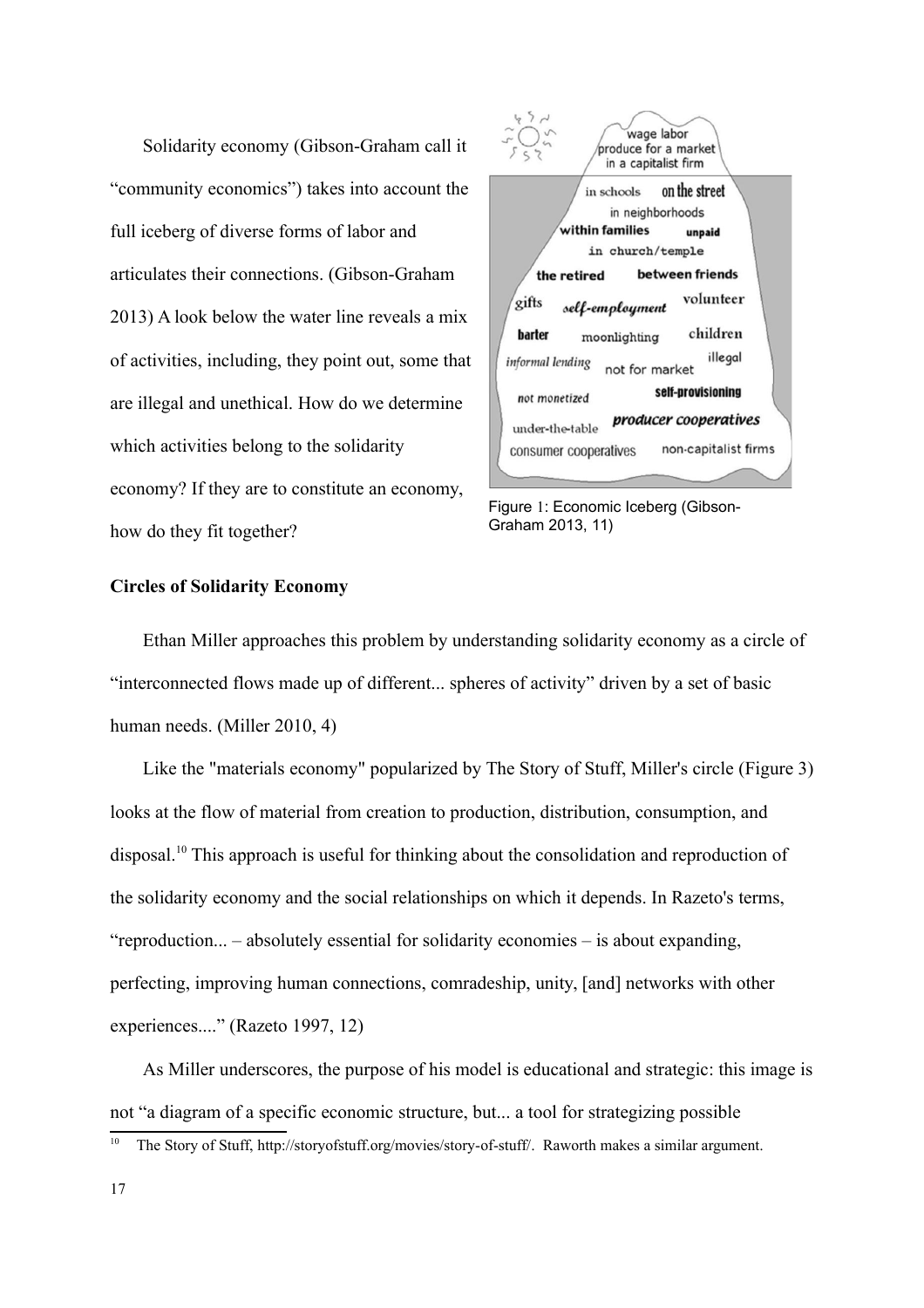connections." (Miller 2010, 5). The point is to perceive "existing relationships and imagine potential linkages" between activities and organizations. For example, we can see how surplus and waste can become financing and fertilizer for renewed creation and production. Farmers and producer cooperatives can collaborate with solidarity markets. Credit unions can finance the development of co-housing projects, or alternative energy projects, etc. In each part of the circle, and across sections, we can find possibilities for collaboration and networking. As Miller stresses, this is practical work: in each case the people at work are building actual economies and livelihoods. (Miller 2010)



Figure 2: Spheres of Solidarity Economy (Miller 2010, 5)

 Miller's circle helps us maintain a wholistic view of solidarity economy. Unfortunately, because Miller's image does not include other, non-solidarity-economy, forms or activities, it does not help us locate solidarity economy in the larger social-economy, which is essential for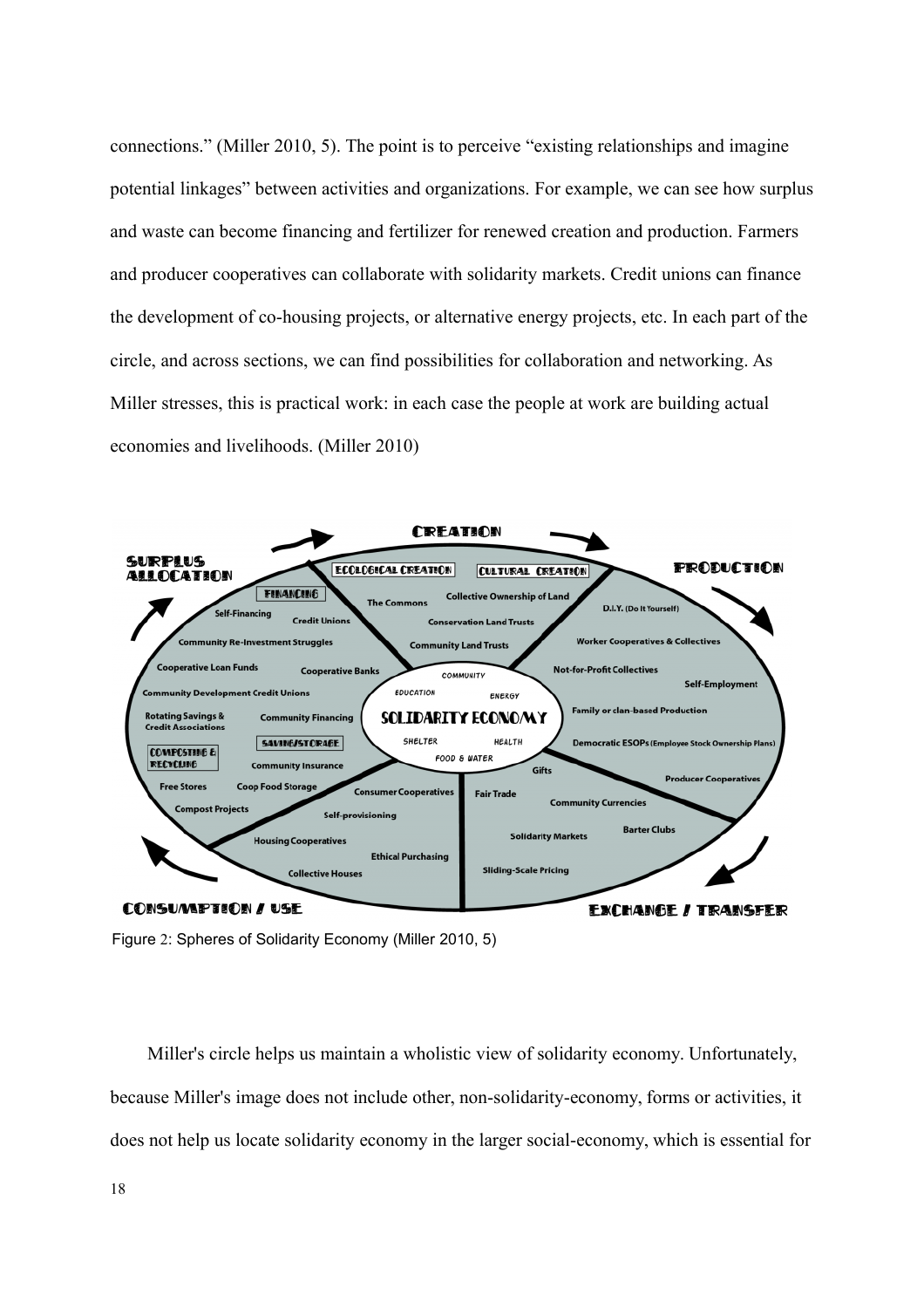developing the type of strategic approach he advocates. For this we need a more complex image like the one used by Mike Lewis and Dan Swinney (2007).



Figure 3: Three Systems (Lewis and Swinney 2007, 3)

In this schema, economic activity is divided into three "systems" : the Private, Profitoriented system; the Public Service, Planned Provision system, and a Self-Help, Reciprocity,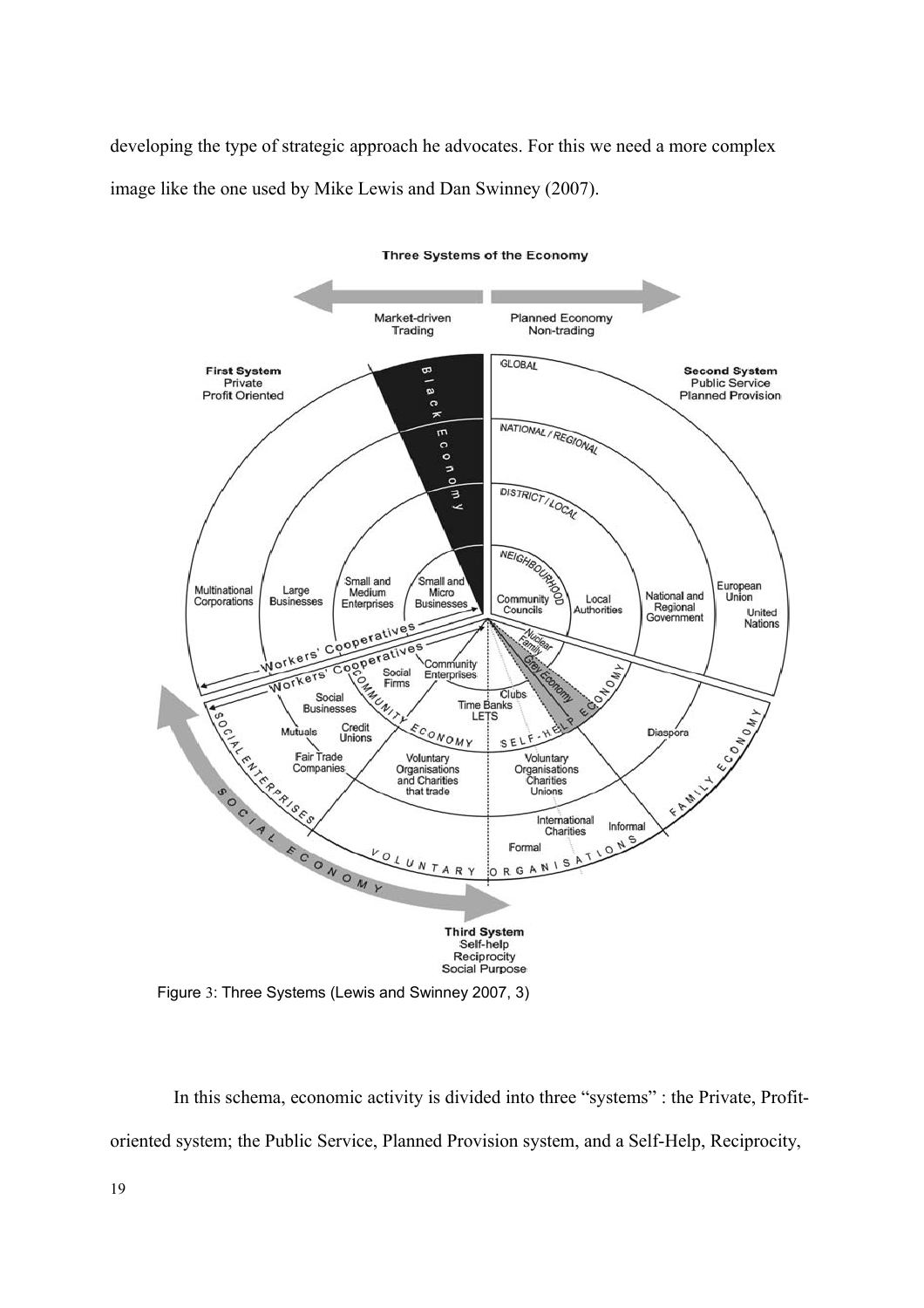Social Purpose system. (Lewis and Swinney, 2007, 3)

The diagram features a geographical axis, from local to global, and an axis of organizational scale, small to large. It includes a space for domestic economy, segments for illegal and informal activities, and a sector of "social economy activities" that includes voluntary organizations, charities, mutual organizations and social enterprises.<sup>[11](#page-20-0)</sup>

The diagram deserves careful study. I introduce it here to provide just to provide a more comprehensive view of economic activity within which we can locate solidarity economy.

In order to show how solidarity economy differs from social economy, Lewis and

Swinney offer a simplified diagram (Figure 4) which depicts solidarity economy not as a sector or system but as a sphere of activity and relationships that cuts across all three systems (though, as they point out, solidarity economy activity is typically found in what they call the "social purpose" system).<sup>[12](#page-20-1)</sup>

This division of systems of economy activity comes from Karl



Figure 4: Solidarity Economy in the Larger Economy

Polanyi's conception of four principles of economic activity: market, redistribution,

<span id="page-20-0"></span><sup>&</sup>lt;sup>11</sup> For purposes of presentation, each system is given equal size and the successive rings are equidistant. It would be interesting to re-scale this diagram to show the actual weight or impact of the different elements. For example, multinational corporations would dwarf the social purpose sector in many respects; international charities would be drastically larger than most workers cooperatives.

<span id="page-20-1"></span><sup>&</sup>lt;sup>12</sup> The importance of this cross-sectoral concept of solidarity economy is explained by Jean-Louis Laville in *L'Économie Solidaire, Une Perspective Internationale.* (Laville 2013) The diagram also shows how solidarity economy differs from the sectoral concept of social economy.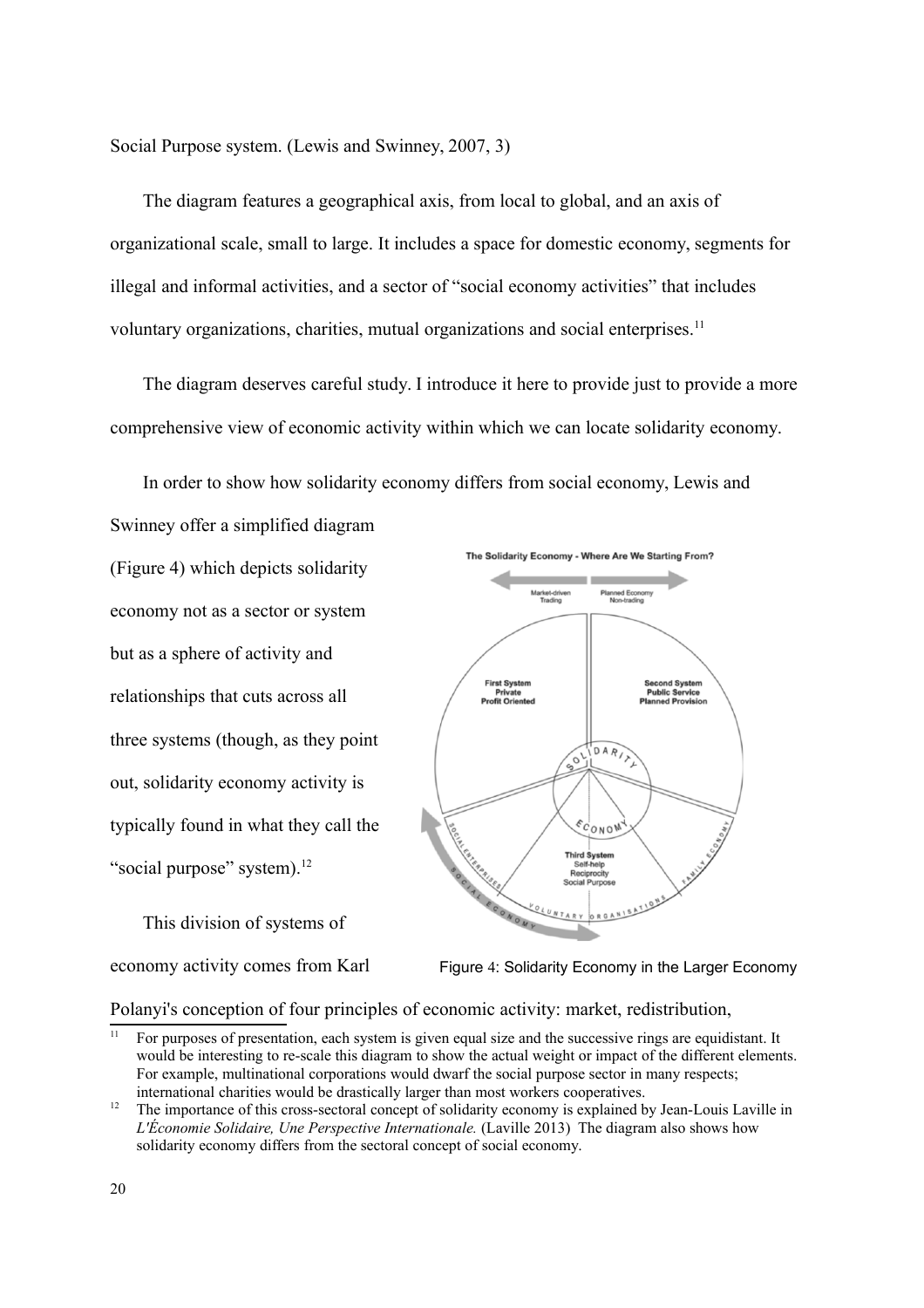household, and reciprocity. (Lewis and Swinney subsume household under reciprocity.) Polanyi's four principles help us to find and recognize solidarity-based activities taking place across the economy, in institutions and forms that are ignored when we limit our view to one form or sector, e.g., nonprofits, social enterprises, cooperatives, etc. This is important in order to avoid the self-restriction of solidarity-based activities to the nonprofit or non-monetary economy, where practitioners often end up struggling to maintain precarious projects on the basis of external funding and volunteer efforts, failing to create sustainable employment and wealth for the community.

A cross-sectoral view is also useful for identifying possible targets of transformation in places where transformation seems least likely, for example, multinational corporations, and for establishing links among organizations and projects operating in different sectors and at different levels, e.g. labor unions, workers centers, fair trade or global labor rights groups, cooperatives, credit unions, nonprofit organizations, local governments, and social and political movements. The inclusion of activities in the market and state sectors enables us to enlarge the spheres of action and the people involved, recuperating links with the solidaritybased activities that occur within capitalist institutions, even in subordinated forms, and encouraging the formation of democratic organizations in which capital is subordinated, like cooperatives.

This also requires us to maintain a critical attitude toward the social relations at work in reciprocity-based organizations where the relations of inequality typical of capitalist production can reemerge at any time. The challenge is to develop diversified economic activities without a) reproducing the inequalities which have governed the relationships between market and non-market activities during the history of capitalism (not to mention the

21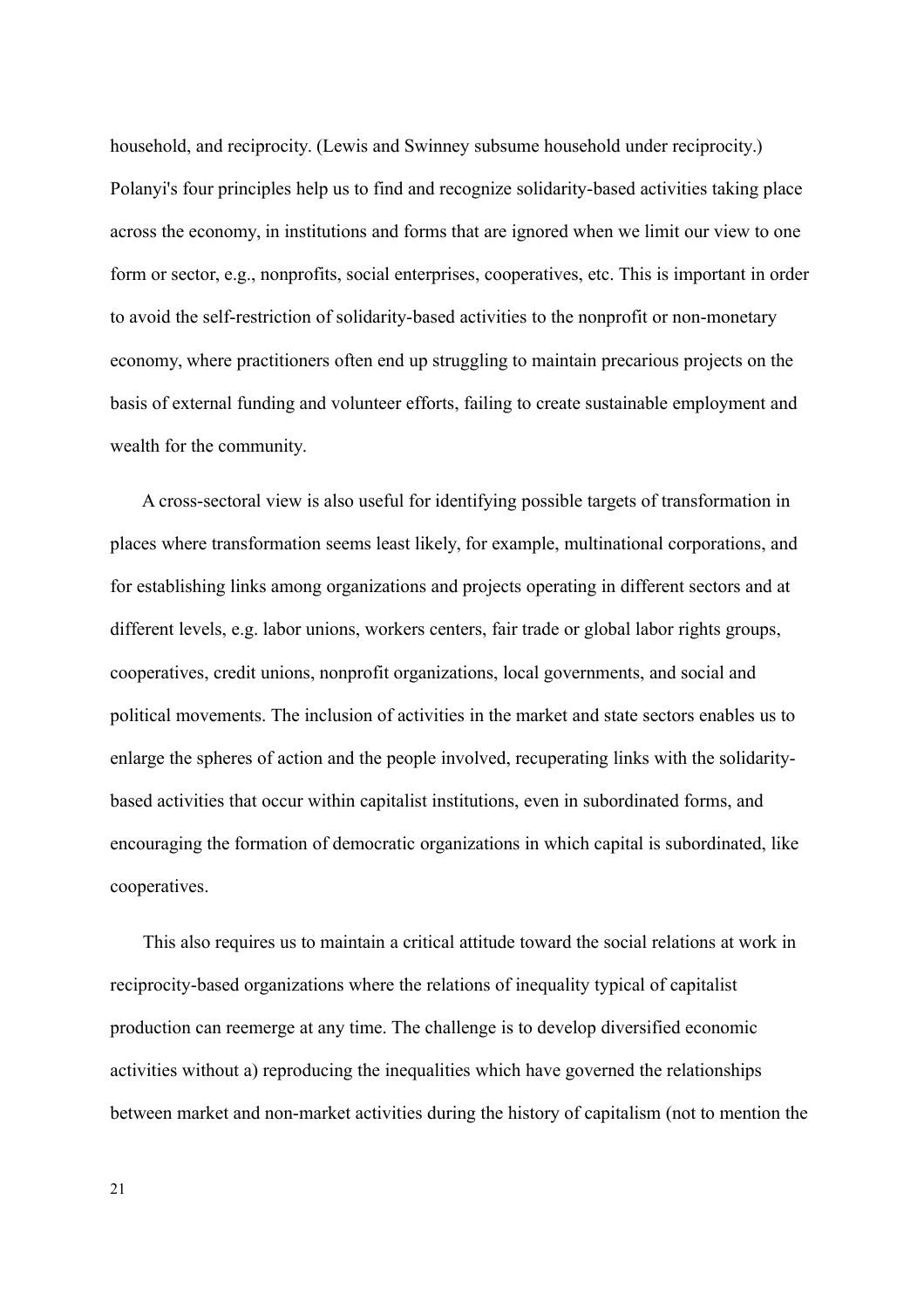inequalities which have characterized human relations within institutions,) and b) ignoring the need for solidarity with those struggling against capital within market organizations.

#### **4) Sector or Movement?**

As helpful as this more complex conception of the place of solidarity economy activities in the context of the various sectors or systems may be, it remains insufficient because, as Miller says, solidarity economy is "not so much a model of economic organization as a process of economic organizing." The goal is not to build a new (third? fourth?) sector, but "to build a coherent and powerful social movement for another economy." (Miller 2010, 3)

To build this movement we must expand our circle to include social movements that do not appear in the economic spheres. We need to integrate efforts to build a new economy with other "organized efforts to challenge structures of economic, social and ecological injustice and.. build popular power." (Miller 2010, 8) Solidarity economy is an important framework because it "integrates economic alternatives into social movements and social movements into economic alternatives." (Miller 2010, 8) This integration of civil society and political movements is characteristic of solidarity economy. (Laville 1994)

As Jean-Louis Laville has emphasized, solidarity economy creates "public spaces of proximity" from which social movements can arise, spaces of "associations and popular initiatives in which inter-subjectivity can become creative of new norms." (Laville 2013)

"The existence of voluntary gatherings in which the driving forces of action escape the market and bureaucratic logics becomes a determining factor in the elaboration of institutions which draw their strength from "the power of social integration that solidarity represents," and which foment public debate through the free formation of opinions; solidarity economy can be one way to engender such institutions." (Laville 2013, 74)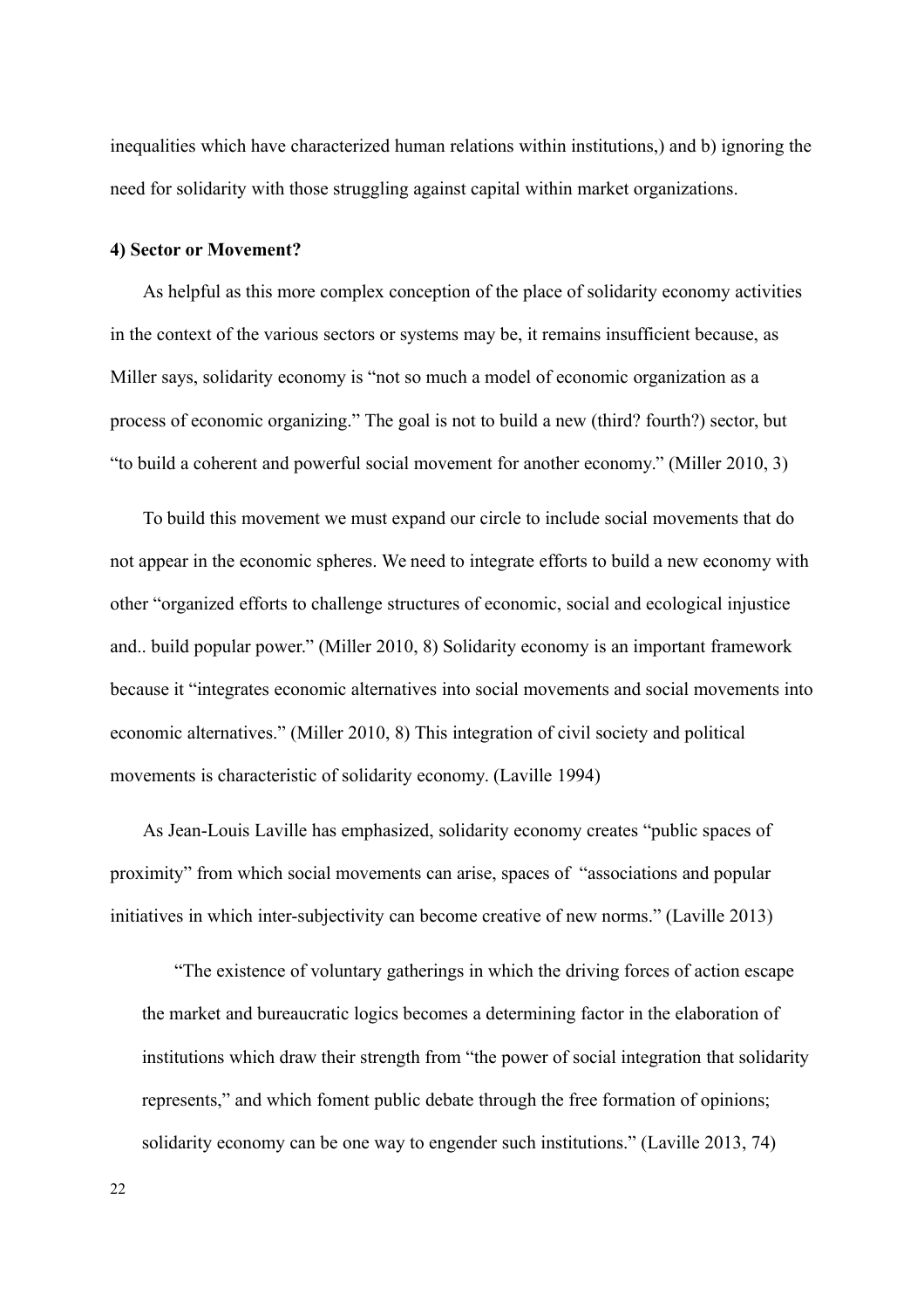We live in times in which dramatic and relatively short-term change is required. Solidarity economy offers an ambitious framework and practical space for transformation of the society and economy, the relationship between them, and our relationship with the earth itself.

### **Coordinates of Solidarity Economy**

We have a sense of solidarity economy and key concepts that we can use to understand it, what Laville calls "a sense of a world that is shared with others." (Laville 2013, 72) As a practical matter, how do we identify solidarity economy activities? What do such a wide variety of activities spread across all sectors of the economy and beyond have in common? How does solidarity economy differ in practice from other socially responsible, sustainable, or progressive strategies?

Most organizations address this need for a coherent practical vision by drawing up a list of principles or values to articulate their strategic orientation. Ethan Miller offers such one such list, but stresses that the principles it includes are better understood as "coordinates for shared ethical debate and learning." (Miller 2010, 7)

This very helpful shift in language from "principles" to "coordinates" points to a basic philosophical issue. Solidarity economy is not a model or a set of fixed principles, it is an evolving and open-ended practice – to use Arizmendiarrieta's preferred metaphor, from the poet Antonio Machado, it is a road we make by walking. Solidarity economy is pluralistic not just because it includes a diversity of activities or sectors, but because it is "regenerative" always radically open to debate and collective learning, deeply democratic, unstable but always reborn.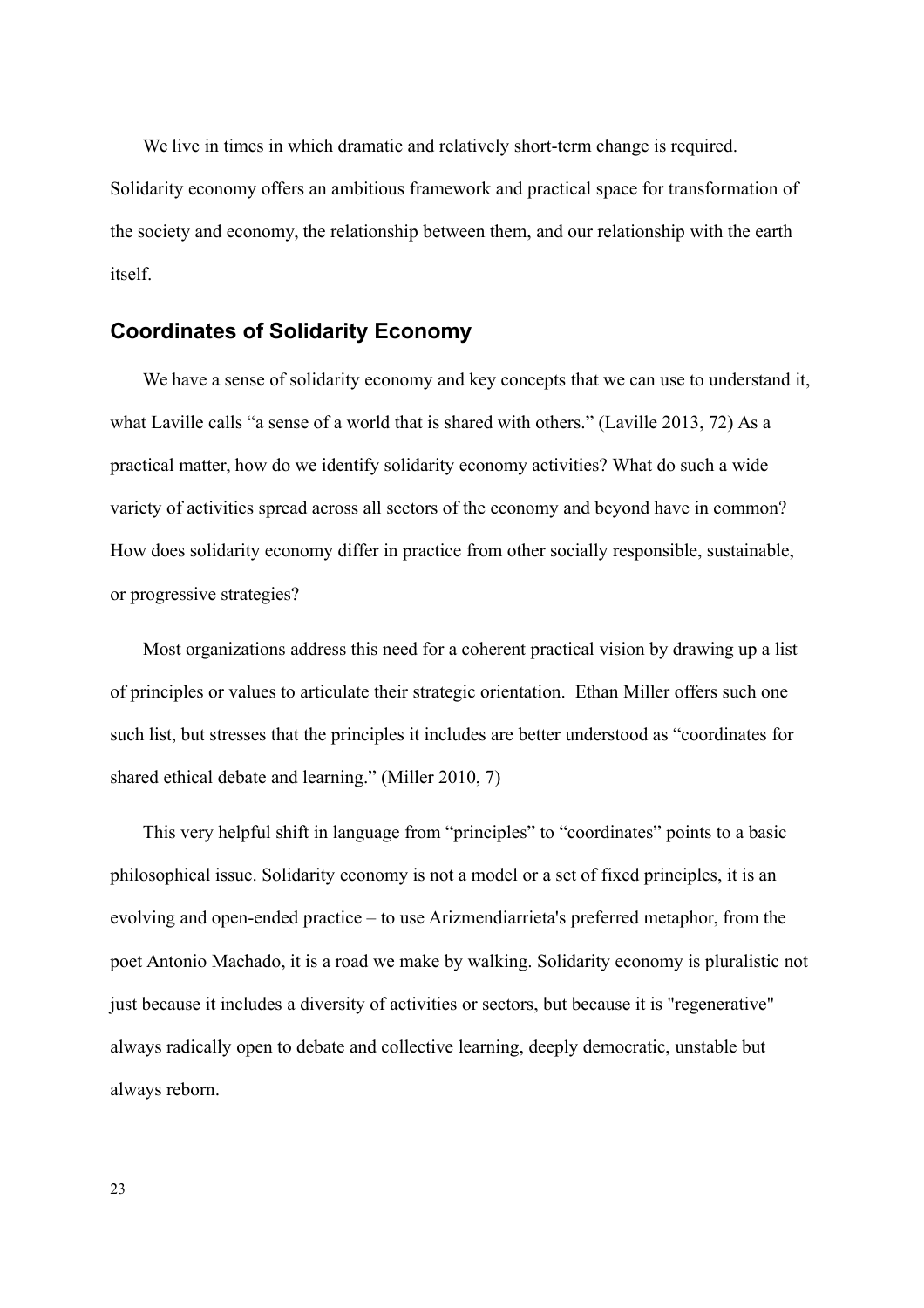We can see the conceptual pluralism at work in solidarity economy in the coordinates used by organizations and researchers, for example the three lists in the following table: Miller's "coordinates," the principles of RIPESS, and those of Cooperation Jackson.

**RIPESS** (Reseau Intercontinental pour la Promotion de l'Économie Social et Solidaire) is an intercontinental network for the promotion of the social solidarity economy with member networks in five continents. The coordinates listed below are from the RIPESS North America network.

**Cooperation Jackson** is an organization working to "advance the development of economic democracy in Jackson, Mississippi, by building a solidarity economy anchored by a network of cooperatives and other types of worker-owned and democratically self-managed enterprises." (Cooperation Jackson, 2017)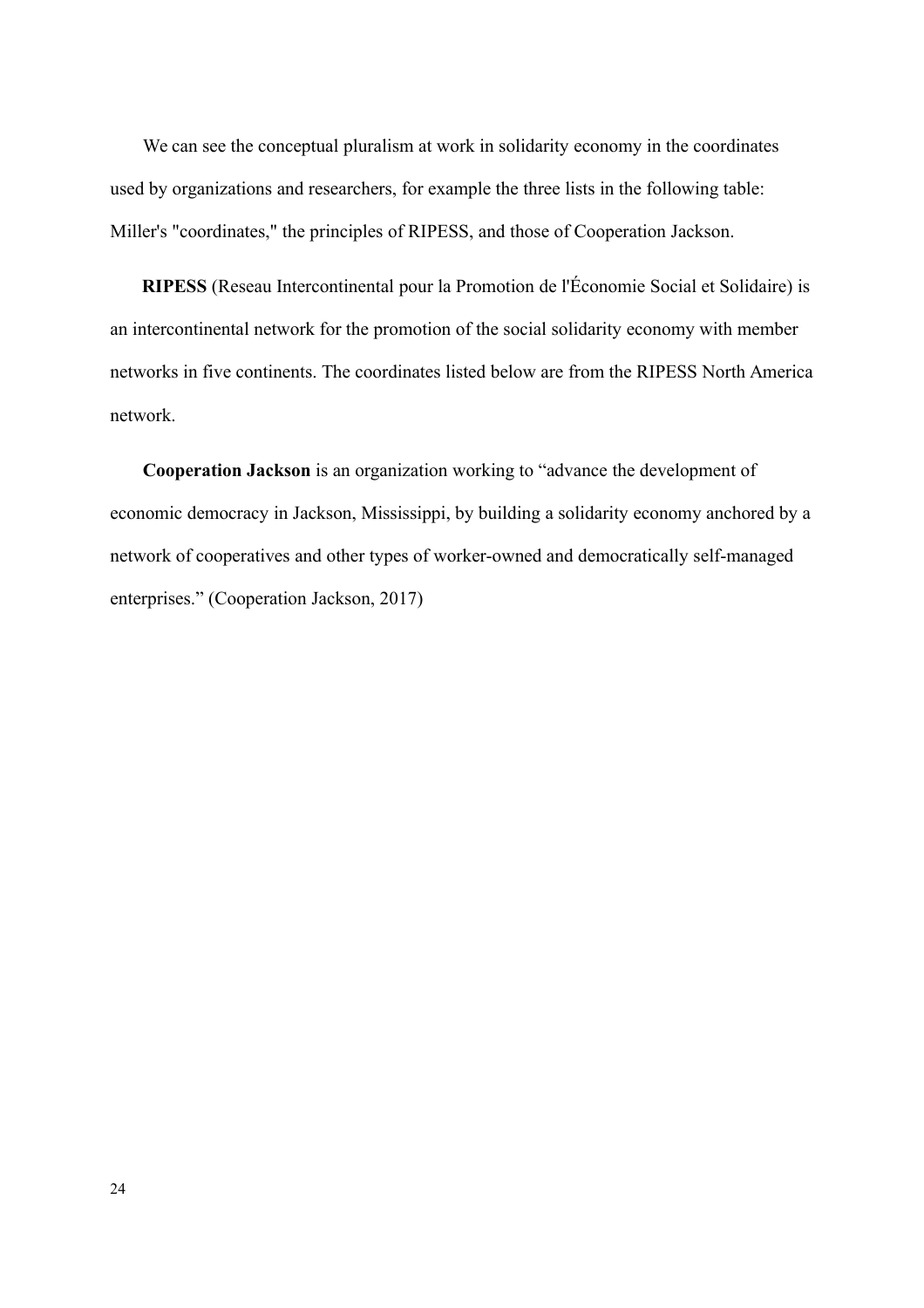| <b>Coordinates of Solidarity Economy</b>   |                                                       |                                                                                                        |
|--------------------------------------------|-------------------------------------------------------|--------------------------------------------------------------------------------------------------------|
| <b>Miller</b>                              | <b>RIPESS</b>                                         | <b>Cooperation Jackson</b>                                                                             |
| Cooperation and mutuality                  | Humanism                                              | Internal cooperation (within the<br>Federation of Cooperative Jackson)                                 |
| Individual and collective well-<br>being   | Equality, equity and justice for all                  | Instrumental and subordinated<br>character of capital                                                  |
| Economic and social justice (or<br>equity) | Solidarity                                            | Sovereignty of labor                                                                                   |
| Ecological health                          | Sustainable development                               | Autonomy and independence                                                                              |
| Democracy                                  | Democracy                                             | Democratic member control                                                                              |
| Diversity and Pluralism                    | Diversity                                             | Members' economic participation                                                                        |
| (Miller 2010)                              | Creativity                                            | Self-management                                                                                        |
|                                            | Inclusiveness                                         | Pay solidarity                                                                                         |
|                                            | Respecting the integration of<br>countries and people | Voluntary and open membership                                                                          |
|                                            | A plural and solidarity-based<br>economy              | External cooperation (among<br>cooperatives)                                                           |
|                                            | Subsidiarity                                          | Education, training and information                                                                    |
|                                            | (RIPESS 2008)                                         | Social transformation                                                                                  |
|                                            |                                                       | Universal nature                                                                                       |
|                                            |                                                       | (Cooperation Jackson 2016, adapted<br>from the ten cooperative values of the<br>Mondragón Corporation) |

Table 1: Coordinates of Solidarity Economy

## **The Nine Coordinates used in this study**

In the spirit of re-generation, I offer another list based on the history of solidarity economy and four concepts outlined above. The nine coordinates described below are designed for three uses: as criteria for identifying solidarity economy practices and defining a basis for unity and collaboration; as focal points for discussion, debate and learning; and as a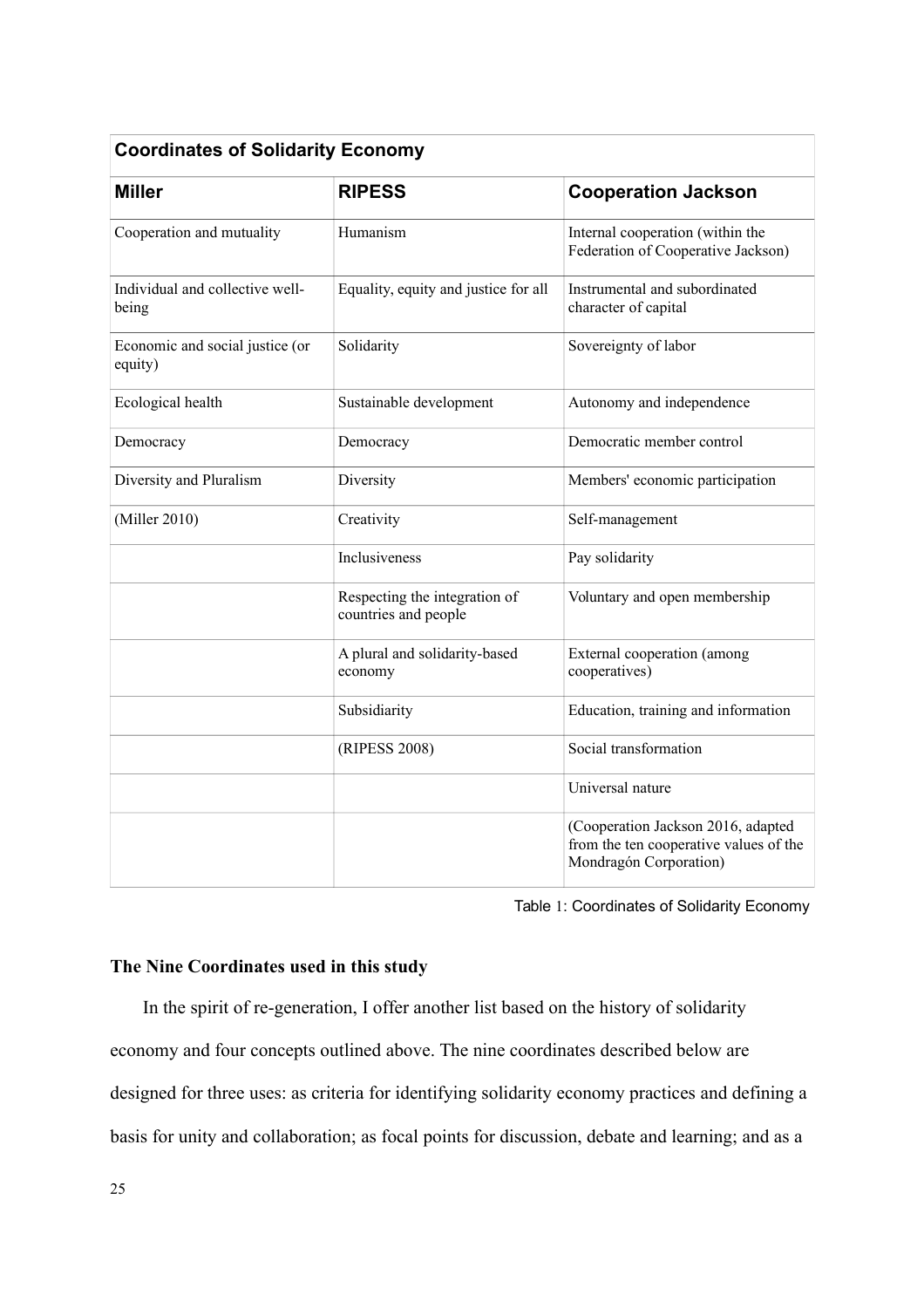framework for elaborating criteria and measures for self-assessment and accountability.

**Equity** – The starting point of solidarity economy is the recognition of equality of people and the verification of that equality in practice.<sup>[13](#page-26-0)</sup> Equity, the equal treatment of people, includes open and voluntary membership, as well as efforts to overcome all forms of discrimination and inequality, both within organizations and in the society. This is especially important in contexts with a history of racial, gender and other discrimination, like the USA.

**Democracy and Transparency** – Democratization of the economy and the society is the strategic mission of solidarity economy as well as a principle of organization. Internally, democracy is evidenced in the organizational and legal forms that support democratic participation and control in the daily life of the organization, and in the degree and quality of participation in governance, management and work. Access to information needed to participate on an equal footing with other members is also important. Externally, participation in social movements, especially those for democracy and transparency, is an indicator of democracy in practice.

**Sovereignty of Labor –** The democratic control and ownership of work by workers in conditions of equity. Worker membership, ownership, participation in governance and management, and equal access to information, are all important elements of labor sovereignty. Labor sovereignty refers to the democratic exercise of power and control by workers over economic activity. In a workers cooperative, for example, the people who do the work own and control the means of production and the products and control the production process. (In order that this sovereignty not be constituted on an unjust basis, equity, community, social transformation, and other coordinates must be taken into account as well.) Where workers are subordinated to capital, labor sovereignty begins with struggles for dignity, respect, and

<span id="page-26-0"></span><sup>&</sup>lt;sup>13</sup> The concept of verification, a key tool for horizontal pedagogy, comes from Joseph Jacotot (Rancière, 1987)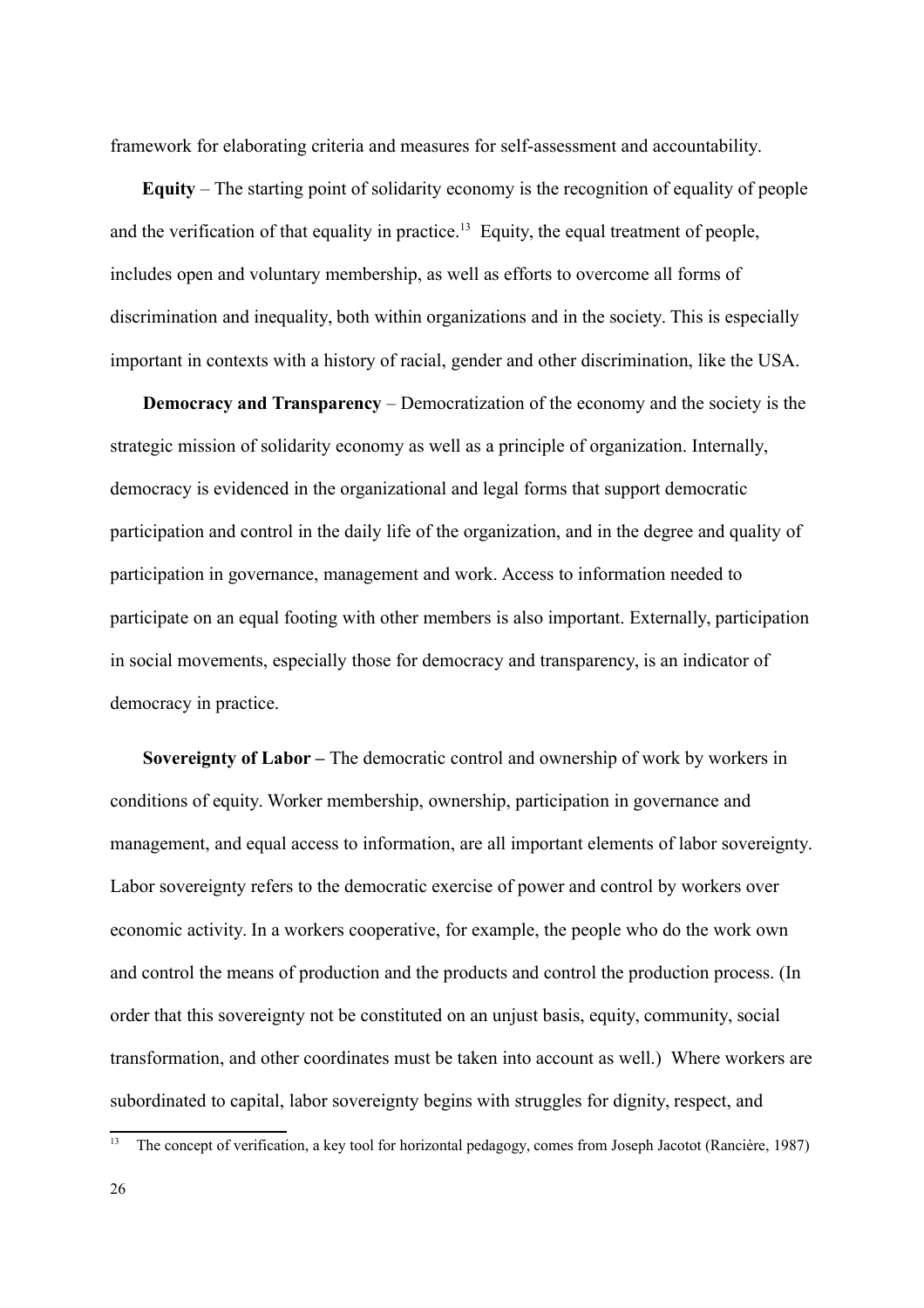power, a mix of self-defense and struggles for "more." Though they take place in the capitalist economy, these struggles are indispensable elements of solidarity economy as a strategy for social transformation. This means that labor unions and campaigns for workers rights, for example, are as much a part of solidarity economy as worker cooperatives.

**Capital Subordination** – a necessary but insufficient condition of labor sovereignty, which also requires democracy and equity. Because Capital is the hegemonic organizing factor in our society, the restriction of the power and influence of Capital in the ownership, governance, and management of organizations is an ongoing task. Organizations that fail to continually practice Capital subordination may soon find themselves adopting practices that privilege capital valorization and hierarchical control. In organizations where Capital has not been subordinated, efforts to democratize the organization and subordinate Capital become a key goal. Because Capital is a social relation that extends beyond any given workplace, its subordination implies not just a change in the social relations in a firm, but a process of social transformation. See Social Transformation below.)

**Cooperation** (and inter-cooperation) – The typical organizational form of solidarity economy has been the workers cooperative or collective because of the combination of democracy, shared ownership, solidarity and cooperation in such enterprises. Nonetheless, solidarity economy includes a diversity of forms and the cooperation that concerns us is not only that internal to an organization, or to a company group (inter-cooperation), but also the broader cooperation among organizations and social movements. This second level of organization and inter-cooperation facilitates economic and political economies of scale, and also creates "communities of mutual accountability." (Miller 2010, 12)

**Community** (solidarity and development) – The social mission at the heart of solidarity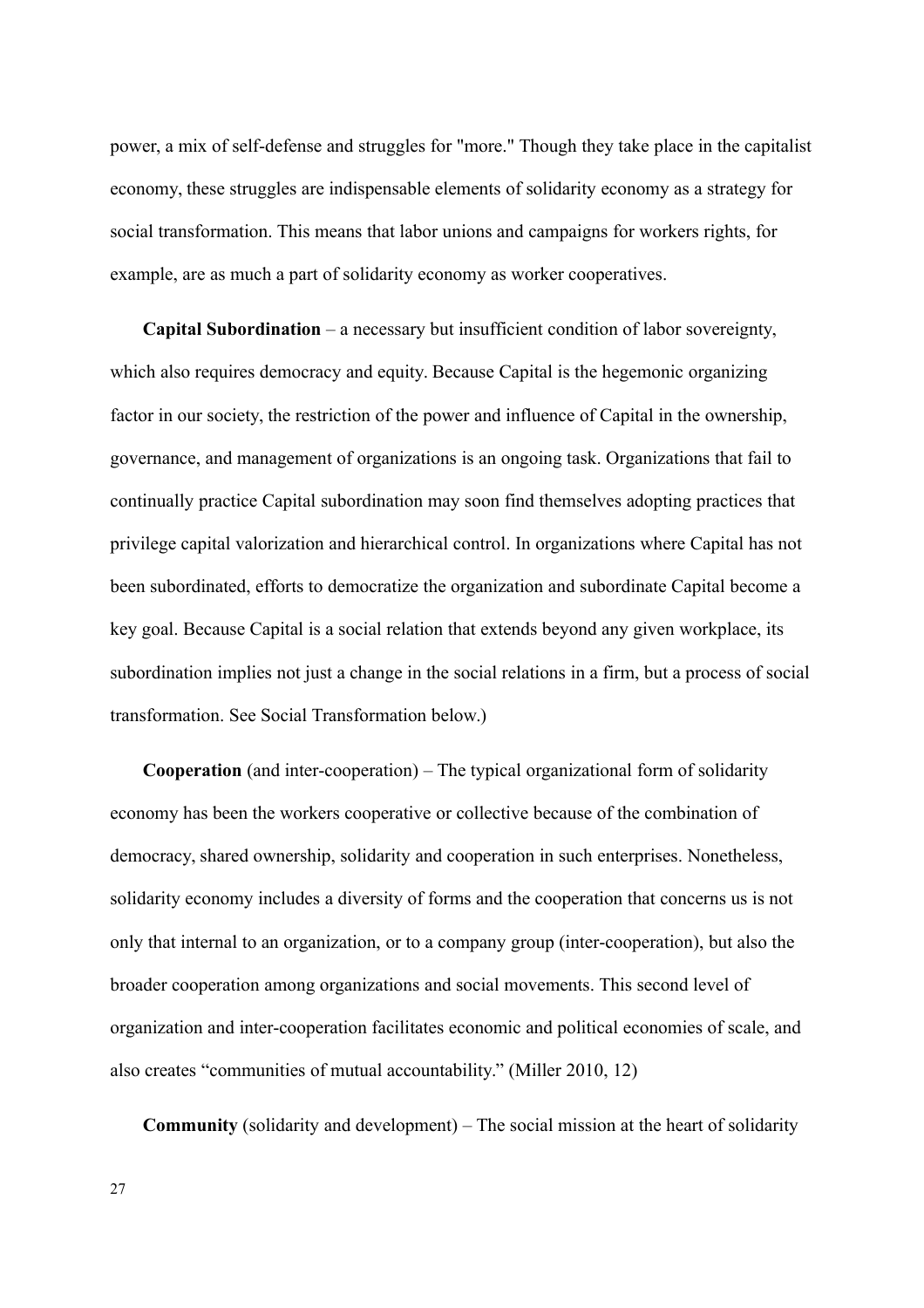economy is creating equitable and democratic communities and societies. Social movement activity often takes the form of community-based organization. Creation of employment, one of the key objectives of solidarity economy, is crucial for community development. At the same time, using the concept of the C Factor, we can see community as closely linked to production, not a separate sphere, and look for connections and opportunities for collaboration.

**Protection and Recuperation – Climate change and inequality are the most urgent** problems of our time. From the beginning, solidarity economy has developed together with notions of environmental protection and sustainable practices. The recent struggles by indigenous people and allies at Standing Rock Reservation to stop the construction of oil pipelines make an important point – in calling themselves "protectors, not protesters" they take the standpoint of sovereignty, defending the earth and the water that belongs to all. In a similar way, workers who occupy and take over factories – notably in South America, where they are known as "recuperated factories" – are protecting their jobs and communities.<sup>[14](#page-28-0)</sup> The concepts of protection and recuperation are important elements of solidarity economy. This is also true of efforts to protect culture, language, and history.

**Social Transformation** – The realization of equity, democracy, labor sovereignty, capital subordination, cooperation, community development, and protection and sustainability amount to a project of broad and deep change in the basic structures, practices, and ideologies of modern society. The explicit recognition of social transformation as its goal, distinguishes solidarity economy from ideas of a self-contained social economy sector, or of social economy as a supplement, complement, or correction to the abuses or failures of capitalist

<span id="page-28-0"></span><sup>&</sup>lt;sup>14</sup> See "The Take," the 2004 documentary by Naomi Klein and Avi Lewis about the recuperated factories movement in Argentina.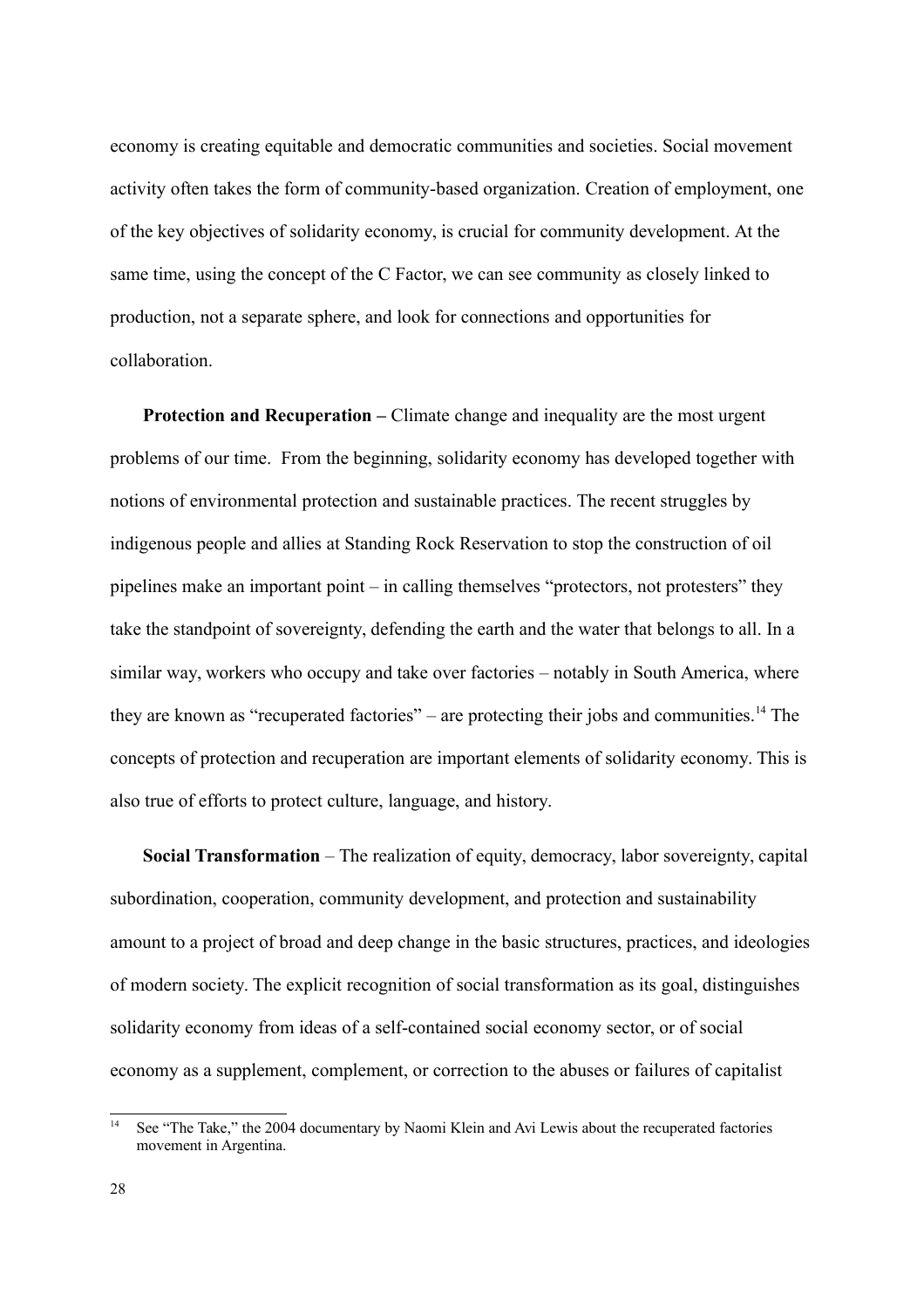society. (Laville 1994) Social transformation unites the utopian and practical aspects of solidarity economy.

**Education** (transparency, innovation) – the origin of solidarity economy. For Mondragón founder Jose Maria Arizmendiarrieta, education was at the core of cooperativism. The development of the individual and collective capacity for cooperation and social transformation took a very practical form; before the first cooperative was launched, Arizmendiarrieta set up youth clubs, religious study circles, and a school for young workers. Education is the link between daily practice and the basic philosophical framework. Because solidarity economy is a road made by walking, in which the basic principles and strategies must continually be regenerated, and the existing practices questioned and challenged, it implies a constant practice of learning and inquiry.

Education has another specific value in solidarity economy: innovation. Solidarity economy is a massive project of decentralized, horizontal, social innovation, requiring what Laville calls an "*entrepreneuriat solidaire*." (Laville 2013, 291) At the same time, it also requires constant innovation in technology and production processes. Education, too, is an area of innovation, as we see in the new forms of team and cooperative entrepreneurship pioneered in the Tiimi Akatemia at Jyvaskyla University in Finland and spread worldwide by Mondragón University's Mondragón Team Academy.

## **Conclusion: the Social Impact of Solidarity Economy**

Solidarity economy offers a pluralistic, re-generative conceptual framework that we can use to make visible the outlines of a new socio-economy that responds to the urgent challenges of our time. As the history of the term shows, as a concept solidarity economy has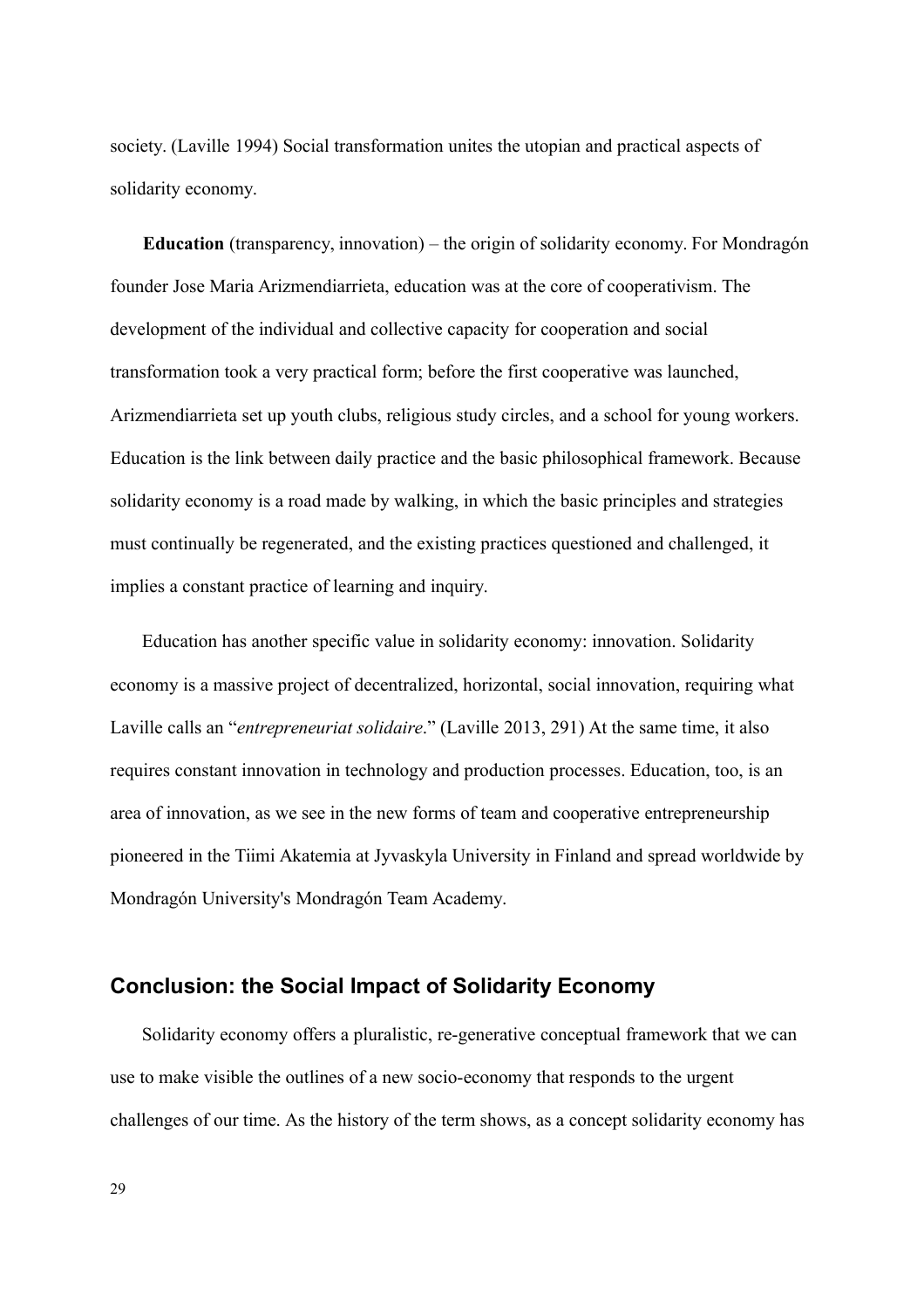had a social impact, providing organizers and researchers the framework for developing strategies of bottom-up socio-economic transformation that go beyond more limited sectoral approaches that offer social impact without social transformation. It has been said, but it is perhaps good to stress, that the concepts and coordinates presented here are intended as an offer of dialogue and debate. Solidarity economy only becomes a shared identity – if it does at all – as a result of exchange and mutual learning among practitioners and theorists. How this conceptual framework is applied in practice is the subject of my next article.

# **Bibliography**

Abensour, Miguel. 2000. Le Procès des Maîtres Rêveurs, suivi de Pierre Leroux et l'utopie. Editions Sulliver. Arles.

Altuna Gabilondo, Larraitz (coord.). 2008. La Experiencia Cooperativa de Mondragón, una Síntesis General. Lanki-Huhezi. Eskoriatza, Euskadi.

Austin, Jennifer Jones. 2014. Worker Cooperatives for New York City: A Vision for Addressing Income Inequality. Federation of Protestant Welfare Agencies. New York.

Azkarraga, Joseba, Altuna, Larraitz, Kausel Teodoro y Iñurrategi, Iñigo. 2011. La Evolución Sostenible (I): Una Crisis Multidimensional. Cuadernos de Lanki (4). Lanki-Huhezi. Eskoriatza, Euskadi.

Azurmendi, Joxe. 1991. El Hombre Cooperativo. Otalora.

Cheney, George. 1999. Values at Work. Cornell University Press. New York.

Comissió de balanç social de la Xarxa d'Economia Solidària. 2011. L'economia solidaria ensenya el cor: Informe agregat balanç social 2011. El Balanç Social de la Xarxa d'Economia Solidaria.

Cooperation Jackson. 2016. "Definition and Principles". <http://www.cooperationjackson.org/principles/>Accessed 12/22/2016

Curl, John. 2009. For All the People. PM Press. Oakland, California, USA

Da Ros, Guiseppina Sara. 2007. "Economía Solidaria: Aspectos Teóricos y Experiencias". UniRcoop, Vol. 5 #1.

Defourny, Jacques, Hulgard, L., and Pestoff, V. 2014. "Introduction to the SE Field". Social Enterprise and the Third Sector. Changing European Landscapes in a Comparative Perspective. Routledge.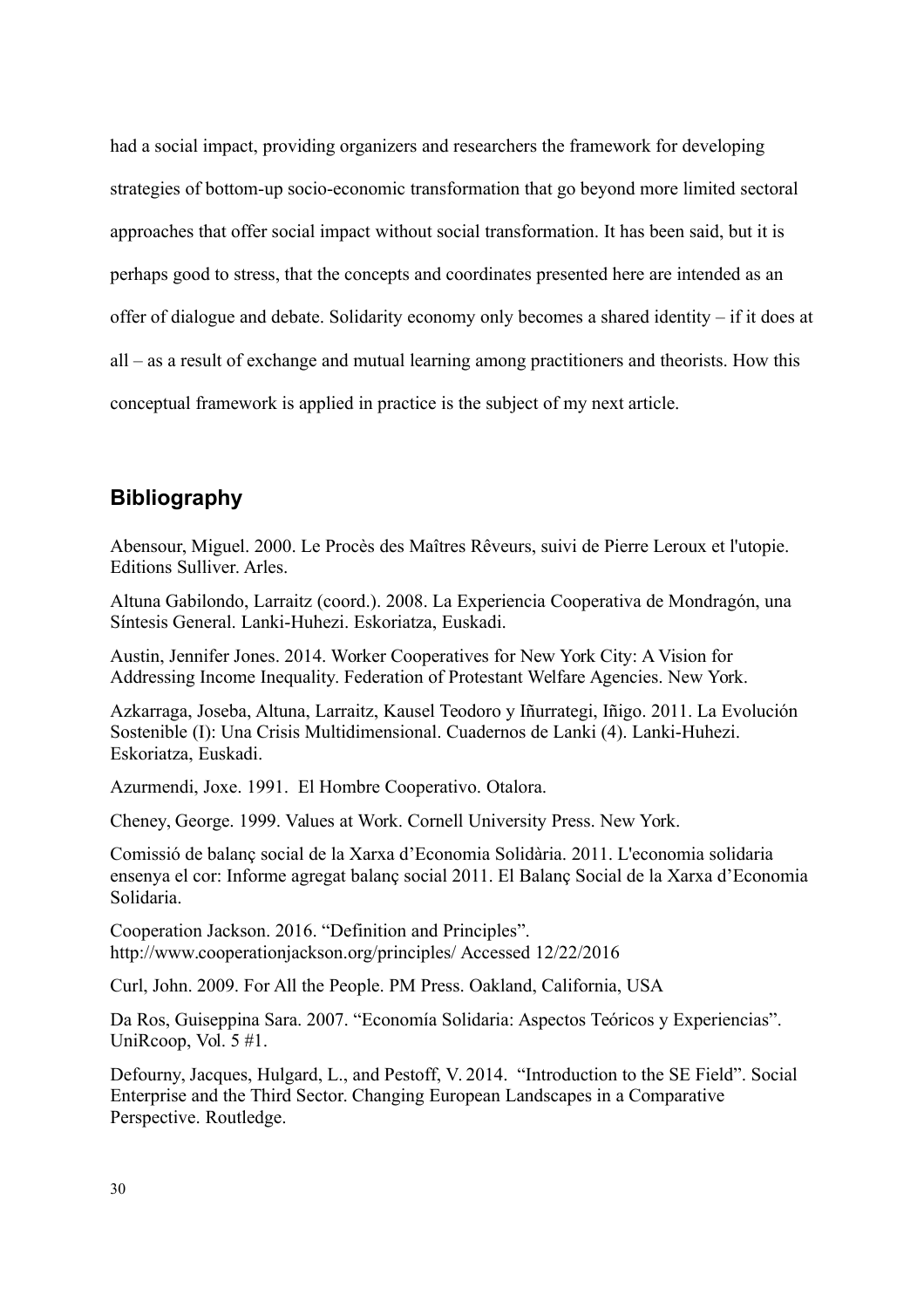Errasti, Anjel Mari; Heras, Iñaki; Bakaikoa, Baleren; Elgoibar, Pilar. 2003. "The Internationalisation of Cooperatives: the Case of the Mondragón Cooperative Corporation." Annals of Public and Cooperative Economics 74:4 2003. <http://www.sc.ehu.es/oewhesai/MCC%20annals.pdf>Accessed 6/2017

Flanders, Laura. 2014. Remembering Chokwe Lumumba. Yes! Magazine. February 26, 2014. <http://www.yesmagazine.org/commonomics/remembering-lumumba>Accessed 5/2017

Gibson-Graham, J.K., Cameron, Jenny, and Healy, Stephen. 2013. Take Back the Economy: An Ethical Guide for Transforming Our Communities. University of Minnesota Press.

Guerra, Pablo. 2006. "La economía de la solidaridad. O la vuelta de los valores sociales a la economía." Revista Umbrales, No. 168. Montevideo, Uruguay.

Hardoon, Deborah; Fuentes-Nieva, Ricardo; Ayele, Sophia. 2016. An Economy For the 1%. Oxfam International Briefing Papers. January 18, 2016. [http://policy](http://policy-practice.oxfam.org.uk/publications/an-economy-for-the-1-how-privilege-and-power-in-the-economy-drive-extreme-inequ-592643)[practice.oxfam.org.uk/publications/an-economy-for-the-1-how-privilege-and-power-in-the](http://policy-practice.oxfam.org.uk/publications/an-economy-for-the-1-how-privilege-and-power-in-the-economy-drive-extreme-inequ-592643)[economy-drive-extreme-inequ-592643](http://policy-practice.oxfam.org.uk/publications/an-economy-for-the-1-how-privilege-and-power-in-the-economy-drive-extreme-inequ-592643) Accessed 5/2017

Huertas-Noble, Carmen. 2016. Worker-Owned and Unionized Worker-Owned Cooperatives: Two Tools to Address Income Inequality. Clinical Law Review. Vol. 22, No. 325.

IARSE. 2008. Indicadores de Responsabilidad Social Empresaria para PyMES. Instituto Argentino de Responsabilidad Social Empresaria (IARSE), Córdoba – Argentina.

Kania, John, and Kramer, Mark. 2011. Collective Impact. Stanford Social Innovation Review. Winter 2011. [https://ssir.org/articles/entry/collective\\_impact](https://ssir.org/articles/entry/collective_impact) Accessed 6/2017

Klein, Naomi. 2015. This Changes Everything: Capitalism vs. the Climate. Penguin Books.

Laville, Jean-Louis. 2011. What is the third sector? From the non-profit sector to the social and solidarity economy: theoretical debate and european reality. EMES Working Papers Series No. 11/01.

…. 2010. L'Économie Solidaire: Une Perspective Internationale. Librerie Artheme Fayard/Pluriel. France.

Leroux, Pierre. 2011. De l'humanité, de son principe et de son avenir. Amazon Media, Kindle **Edition** 

Lewis, Mike y Swinney, Dan. 2007. "Social Economy? Solidarity Economy? Exploring the Implications of Conceptual Nuance for Acting in a Volatile World." BALTA Working Paper Series. Canadian Centre for Community Renewal.

Lipietz, Alain. 2000 "L'économie solidaire : «réminiscence» de l'économie sociale ?" Economie & Humanisme - numéro 354 - Octobre 2000

Marx, Karl. 2013. Das Kapital. Gunter Pirnkte Verlag. Electronic Book.

Miller, Ethan. 2010. "Solidarity Economy: Key Concepts and Issues". Published in Kawano, Emily and Tom Masterson and Jonathan Teller-Ellsberg (eds). Solidarity Economy I: Building Alternatives for People and Planet. Amherst, MA: Center for Popular Economics.

Molina Aparicio, Fernando. 2005. José María Arizmendiarrieta (1915-1976). Caja Laboral –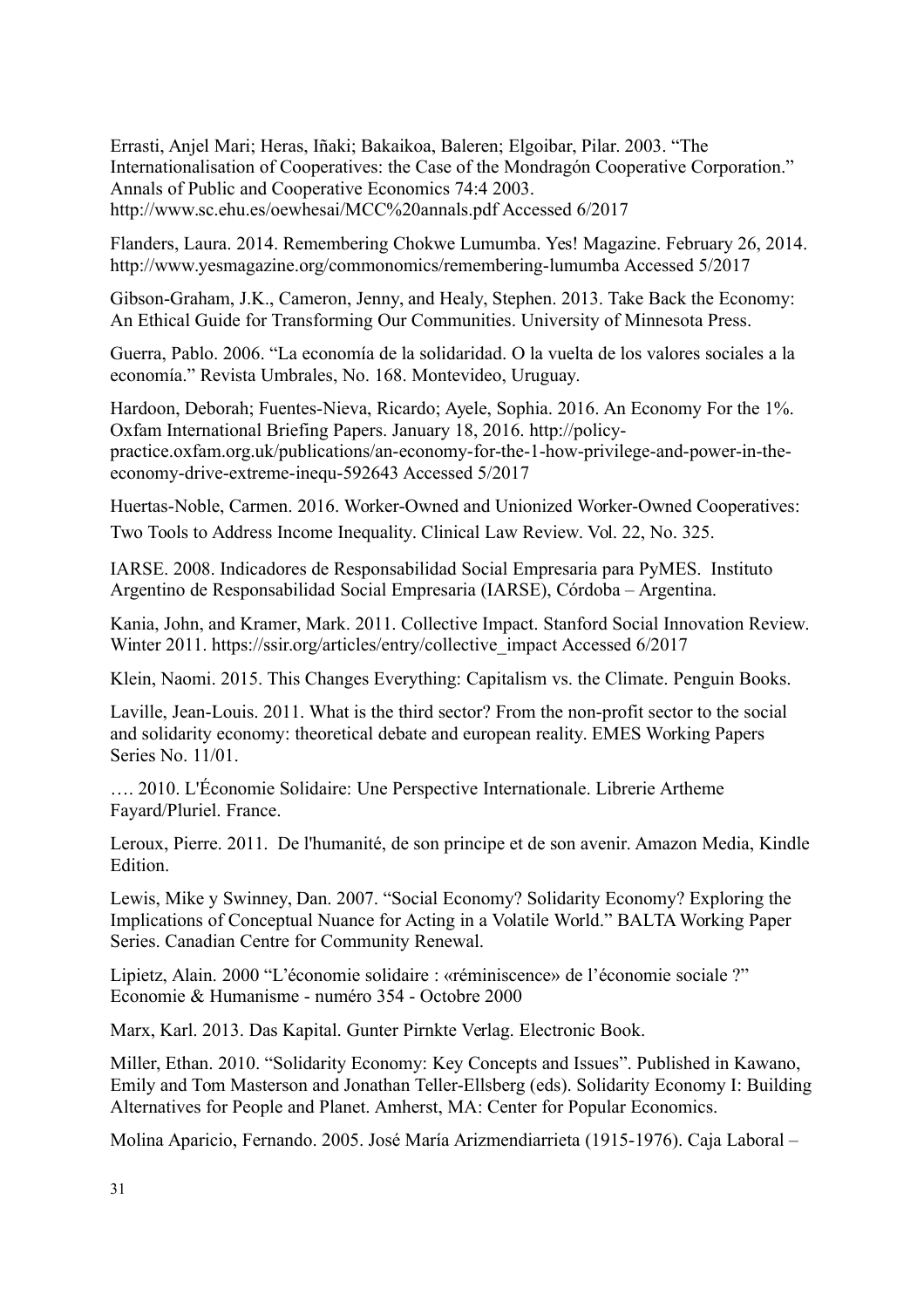Eukadiko Kutxa. Mondragón.

Monzón Campos, José Luis, Chaves Ávila, Rafael. 2012. La Economía Social en la Unión Europea. Comité Económico y Social Europeo.

Monzón Campos, José Luis, Maruri, Isidro Antuñano, Serrano, Francisco Marco. 2010. Sectores de la nueva economía 20+20: La economía social. Fundación EOI. Madrid. España.

Moulaert, Frank y Ailenei, Oana. 2005. "Social Economy, Third Sector and Solidarity Relations: A Conceptual Synthesis from History to Present". Urban Studies Journal 2005; 42; 2037.

Nembhard, Jessica Gordon. 2014. Collective Courage: A History of African American Cooperative Economic Throught and Practice. Penn State University Press.

Noyes, John Humphrey. 1870. History of American Socialisms. J.B. Lippincott and Co. Philadelphia.

Oxfam. 2017. Just 8 men own same wealth as half the world. Oxfam. January 16, 2017. [https://www.oxfam.org/en/pressroom/pressreleases/2017-01-16/just-8-men-own-same-wealth](https://www.oxfam.org/en/pressroom/pressreleases/2017-01-16/just-8-men-own-same-wealth-half-world)[half-world](https://www.oxfam.org/en/pressroom/pressreleases/2017-01-16/just-8-men-own-same-wealth-half-world) Accessed 4/2017

Pearce, John. 2003. Social Enterprise in Any Town, published by the Calouste Gulbenkian Foundation, UK. www.centralbooks.co.uk

Perez de Mendiguren Castresana, Juan Carlos, Etxerarreta Etxari, Enekoitz, Aldanondo, Luis Guridi. 2009. "Economía Social, Empresa Social y Economía Solidaria: diferentes conceptos para un mismo debate." Papeles de Economia Solidaria/Ekonomía Solidarioaren Paperak, Número 1, Junio 2009. Bilbao, Euskadi.

Piketty, Thomas, Saez, Emmanuel, Zucman, Gabriel. 2016. "Economic growth in the United States: A tale of two countries." Washington Center for Equitable Growth. December 6, 2016. [http://equitablegrowth.org/research-analysis/economic-growth-in-the-united-states-a-tale-of](http://equitablegrowth.org/research-analysis/economic-growth-in-the-united-states-a-tale-of-two-countries/)[two-countries/](http://equitablegrowth.org/research-analysis/economic-growth-in-the-united-states-a-tale-of-two-countries/) Accessed 12/22/2016

Piketty, Thomas. Goldhammer, Arthur, Translator. 2014. Capital in the 21st Century. Harvard University Press. Cambridge, Massachusetts, USA.

Piketty, Thomas and Saez, Emmanuel. 2006. "Measuring and Interpreting Trends in Economic Inequality" AEA Papers and Proceedings VOL. 96 NO. 2. <http://elsa.berkeley.edu/~saez/piketty-saezAEAPP06.pdf>Accessed 12/2017

Rancière, Jacques. 2012. Proletarian Nights: The Workers' Dream in Nineteenth-Century France. Translated by John Drury. (electronic book) Verso Press. New York.

… 1987. Le Maître Ignorant: Cinq Lecons sur L'Emancipation Intellectuelle. Editions 10/18. Paris.

… 2005. La Haine de la Démocratie. La Fabrique. Paris.

Raworth, Kate. 2017. Doughnut Economics: How to Think Like a 21<sup>st</sup> Century Economist. Random House Books. Epub. Version 1.0.

Razeto Migliaro, Luis. 1999. "La economía solidaria: concepto, realidad y proyecto." Persona